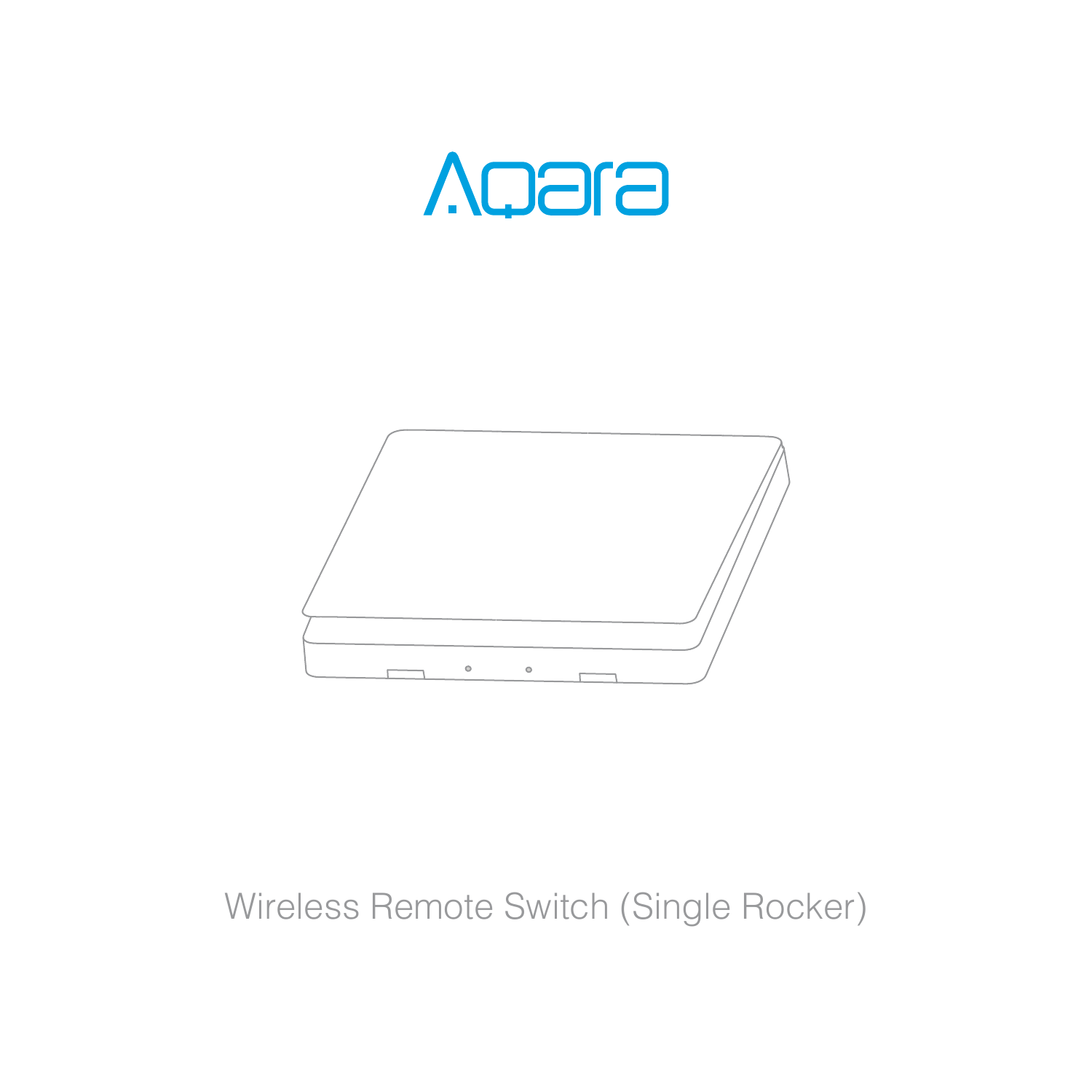# Wireless Remote Switch (Single Rocker) Quick Start Guide

## Product Introduction

Wireless Remote Switch (Single Rocker) is a remote control switch with low energy consumption and standard 86 type industrial design. Simply place or stick it almost anywhere to use. You can control Smart Wall Switch, Smart Plug and other smart accessories with single press, double press or long press of the Wireless Remote Switch.

- \* A hub is required.
- Aqara Hub is required to enable Aqara Wireless Remote Switch (Single Rocker) \* to work with HomeKit technology. See www.aqara.com for more details.

Indicator Light Slot

\* This product is for indoor use only.

Button Insulation Tab

Button Long Press for 10s: Reset Quick Press 5 Times: Effective Range Test

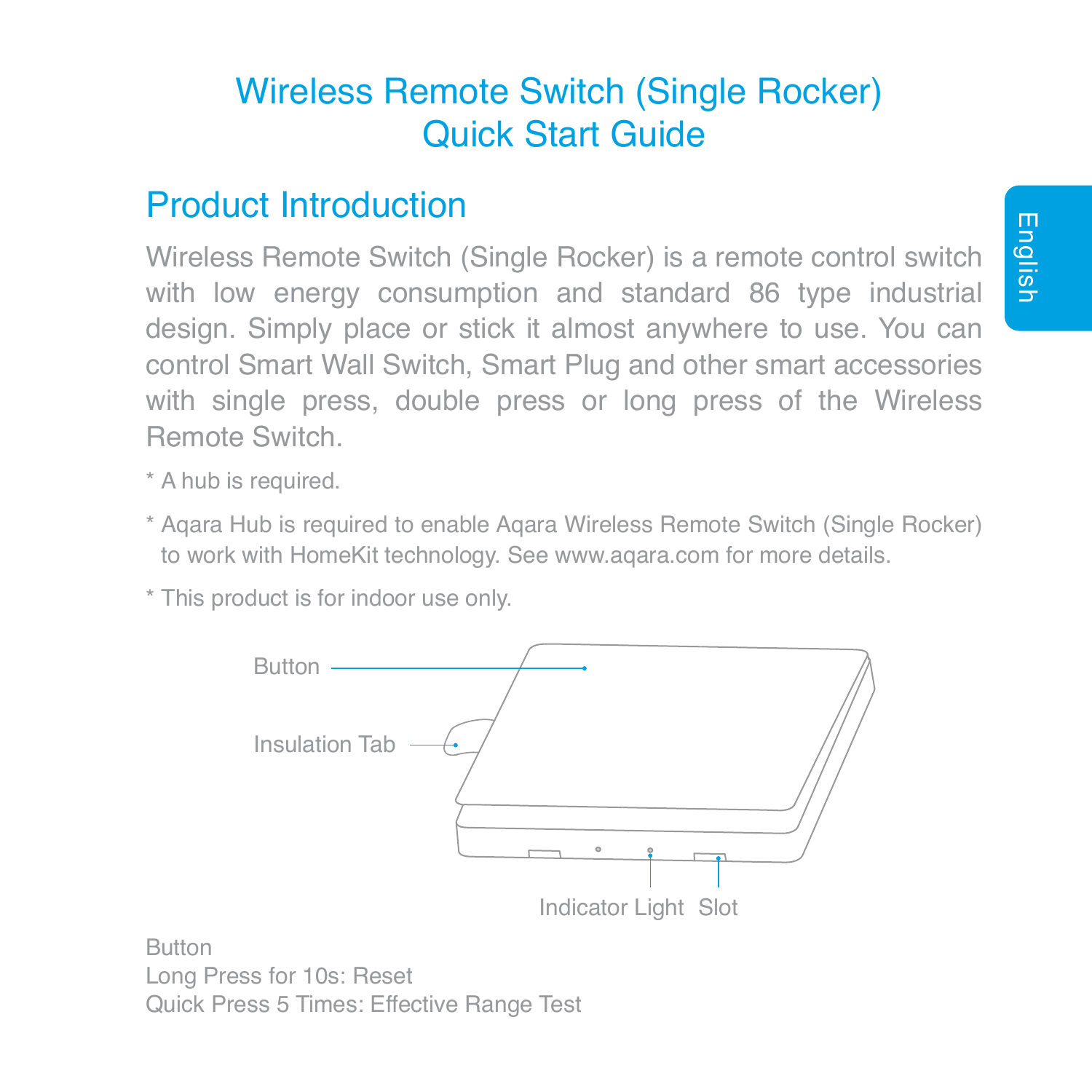# Quick Setup

- 1. Please add the Hub to the app according to the Hub Quick Start Guide.
- 2. Please remove the battery insulation tab before use.
- 3. Please open the app, tap "Home" and then tap "+" in the top right corner to enter "Add Device (Accessory)" page. Select "Wireless Remote Switch (Single Rocker)", and add it according to instructions.
	- \* If the connection fails, please move the accessory closer to the Hub and try again.

# Installation

Effective Range Test: Quick press the button 5 times at your desired position. If the Hub makes voice prompts, it indicates that the accessory can communicate effectively with the Hub.

\* Avoid metal surface to maximize signal strength.

Option 1: Place it directly in the desired position.

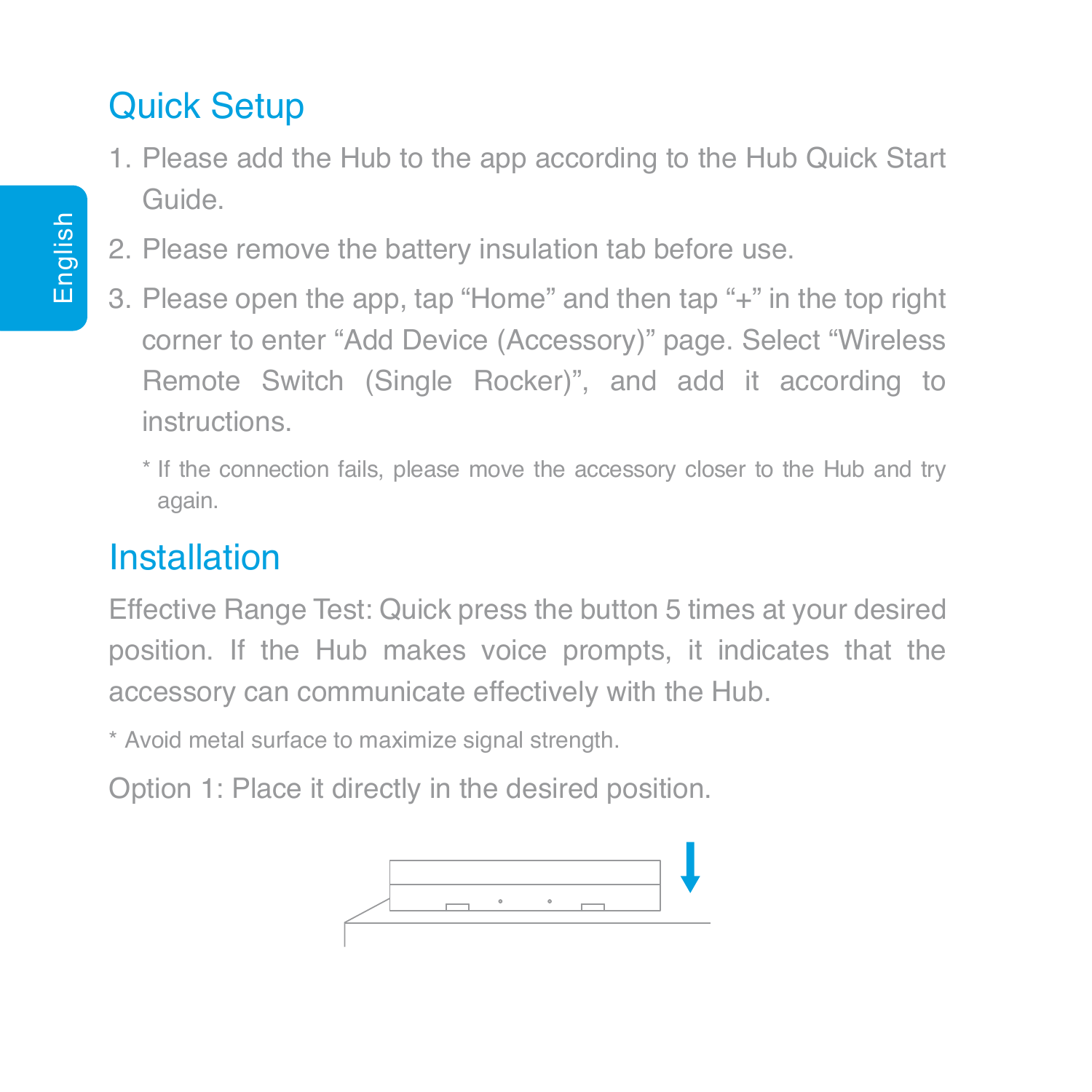Option 2: Remove the protective film, and stick it to the desired position.



English

\* Keep the surface clean and dry.

Identify an Accessory: Open the app, go to "Device List (Accessories)" page. Quick press the button 5 times. If the Hub makes voice prompts and the related accessory icon in the app blinks, it indicates that the accessory is identified.

\* Only Aqara Home app support this function.

## **Specifications**

Model: WXKG03LM Dimensions: 86 × 86 × 15.12 mm (3.39 × 3.39 × 0.60 in.) Wireless Protocol: Zigbee Battery: CR2032 Operating Temperature: -5° – +50° C Operating Humidity: 5 – 95% RH, no condensation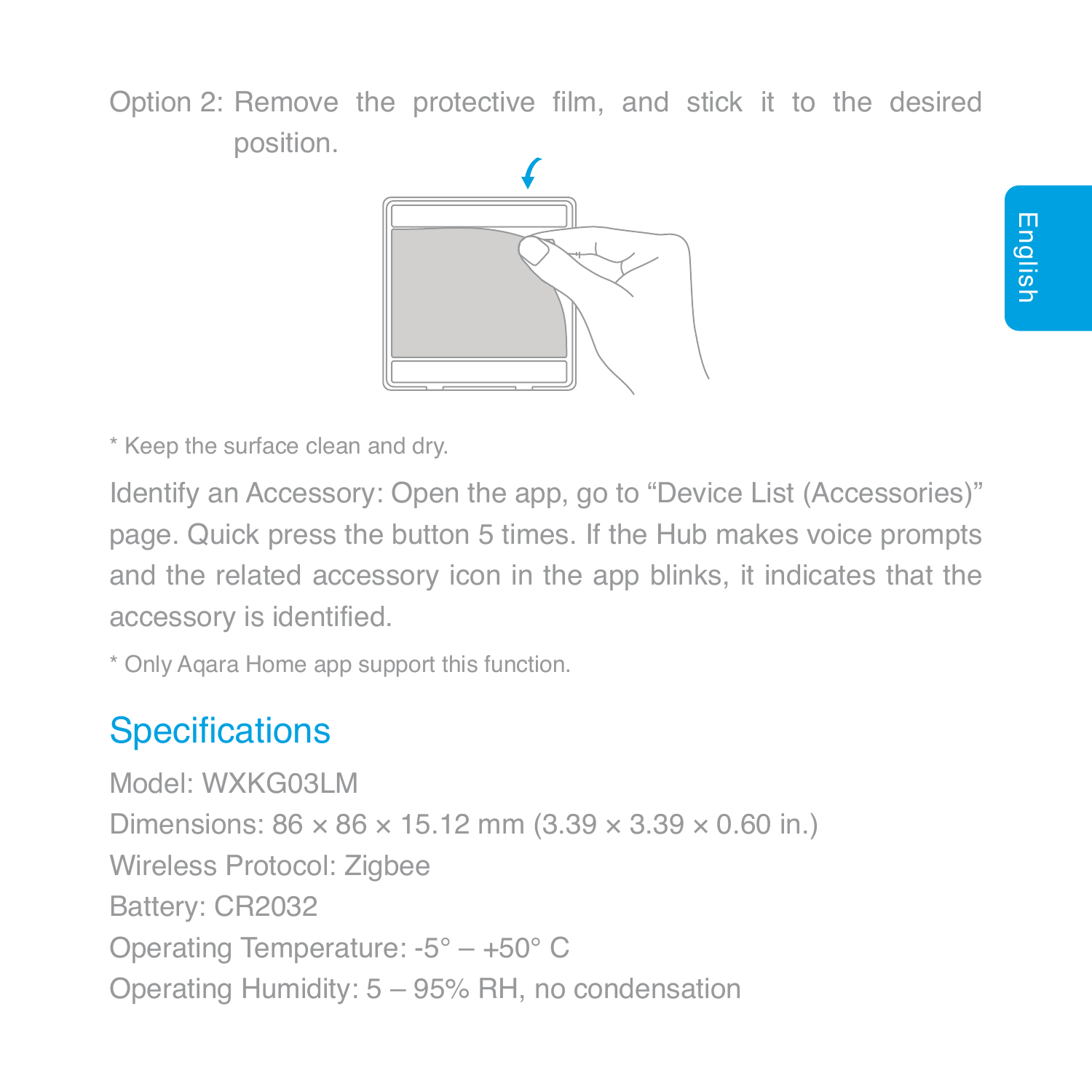## Online Customer Service: www.aqara.com/support Email: support@aqara.com Manufacturer: Lumi United Technology Co., Ltd. Address: 8th Floor, JinQi Wisdom Valley, No.1 Tangling Road, Liuxian Ave, Taoyuan Residential District, Nanshan District, Shenzhen, China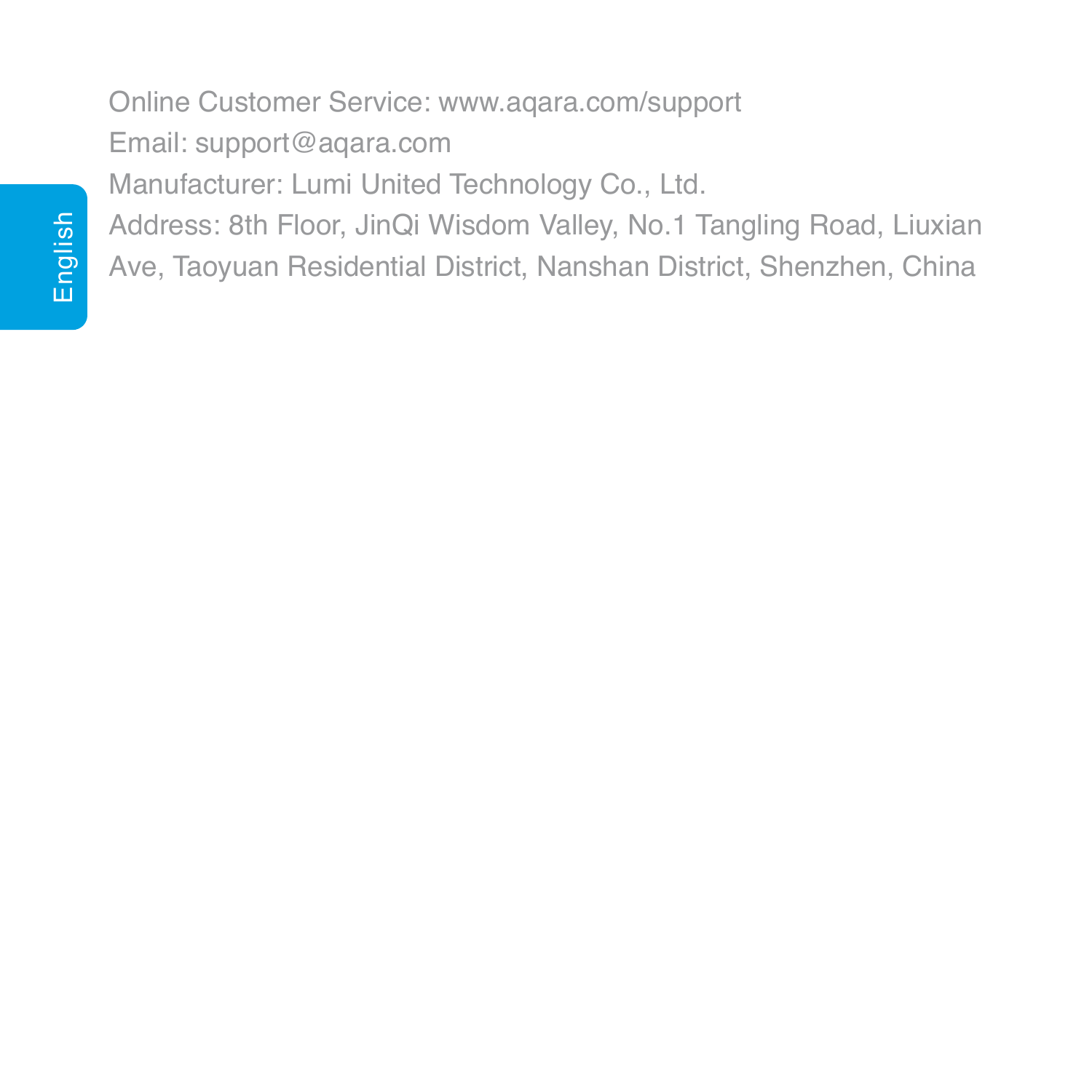# 无线开关(贴墙式单键版)说明书

产品介绍

Aqara无线开关(贴墙式单键版)是一款低功耗的新型遥控开关,外形 采用标准86型开关外形,可以任意移动放置或者粘贴安装,支持单 击、双击、长按,可灵活控制智能墙壁开关、智能插座等设备。

\*本产品需要配合具备网关功能的设备使用;

\*若使本产品兼容于HomeKit,您需要配备Aqara网关,更多详情请登录 www.aqara.com;

\*本产品仅限室内使用。



按键 长按10s:重置入网 快按5下:通讯有效距离验证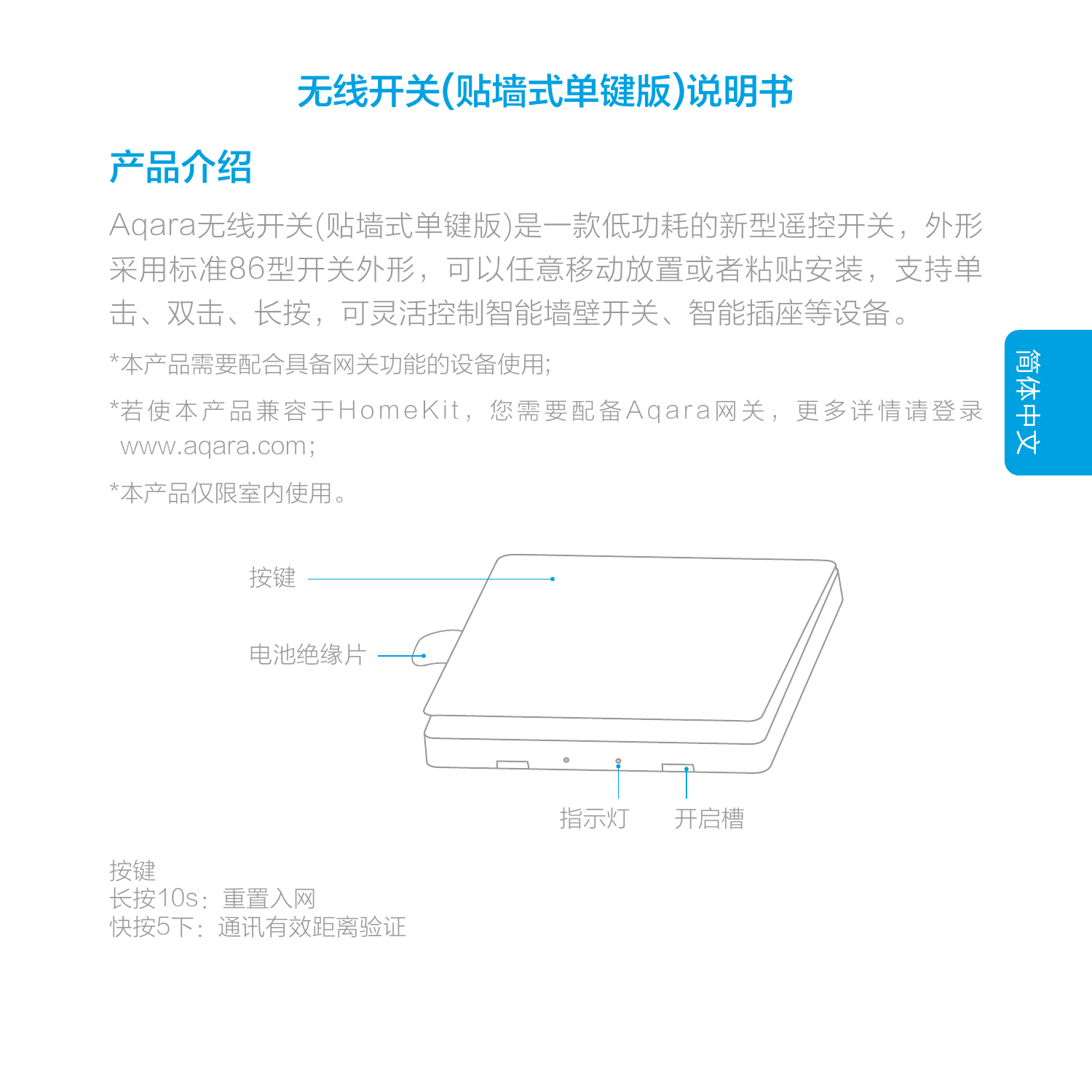# 快速设置

1、请依照网关说明书,将网关添加到app。

- 2. 使用前清拔出电池绝缘片。
- \*如添加失败,请将设备移近网关后重试。 3、打开app,点击首页右上角"+",进入"添加设备(配件)"页 面,选择无线开关(贴墙式单键版),并依照提示进行操作。

# 安装方法

有效距离验证:在预选的安装位置,快速短按按钮5次,网关发出提 示音,表明设备与网关之间可以有效通讯。

\*为了确保无线通信稳定,请避免安装在金属表面。

方式一:无需粘贴,直接放置在所需位置。

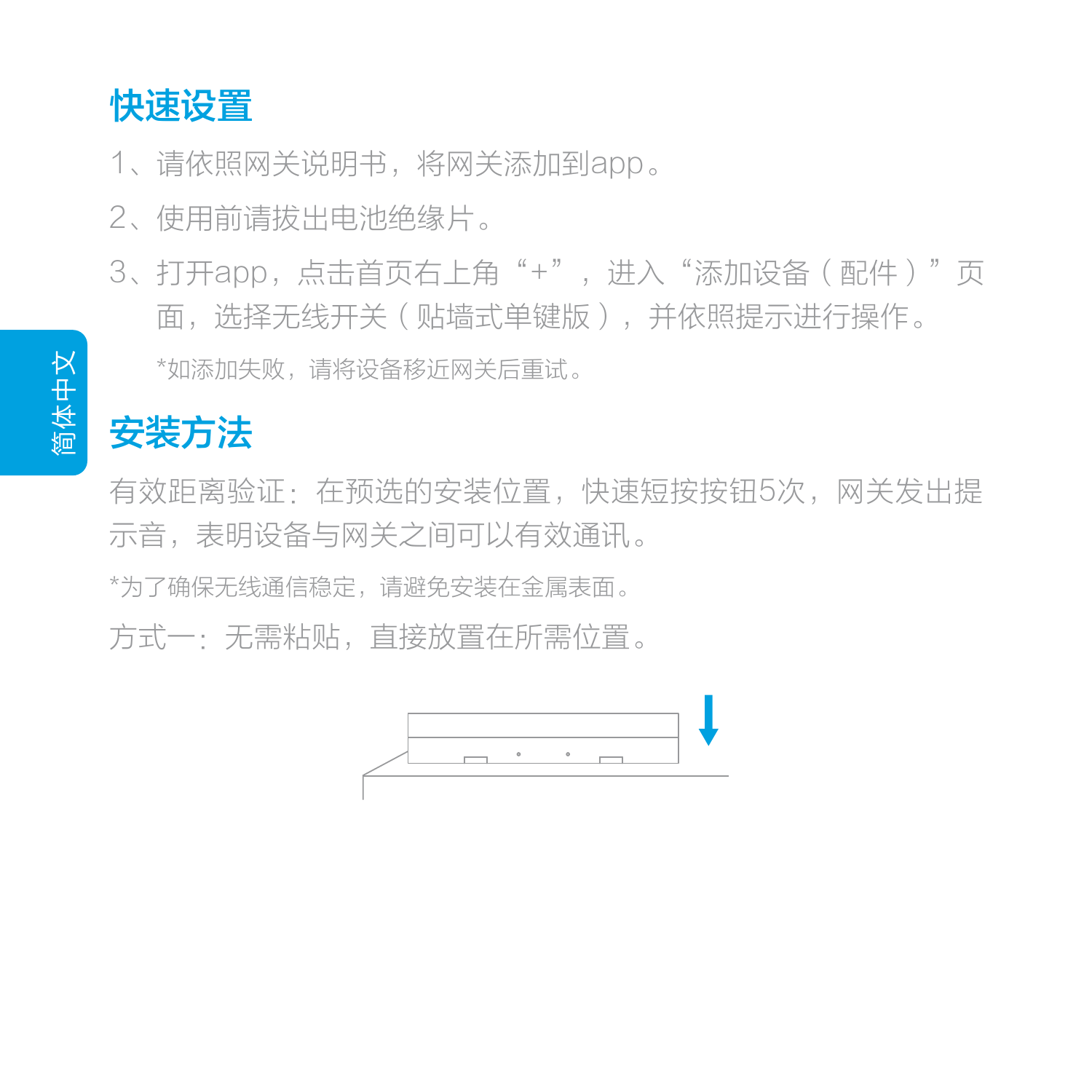方式二:撕下胶贴保护膜,粘贴在所需位置。



\*请确保粘贴位置表面清洁干燥。

查找设备:打开app, 进入"设备列表(配件)"页面,快速短按按 钮5次,网关发出提示音,同时app上对应的设备图标会闪烁。 \*仅Aqara Home app支持该功能。

# 基本参数

- 产品型号:WXKG03LM
- 产品尺寸:86×86×15.12mm(3.39×3.39×0.60in.)
- 无线连接: Zigbee
- 电池型号:CR2032
- 执行标准:Q/QLML009-2016
- 工作温度:- 5℃~+50℃
- 工作湿度:5%~95% RH,无冷凝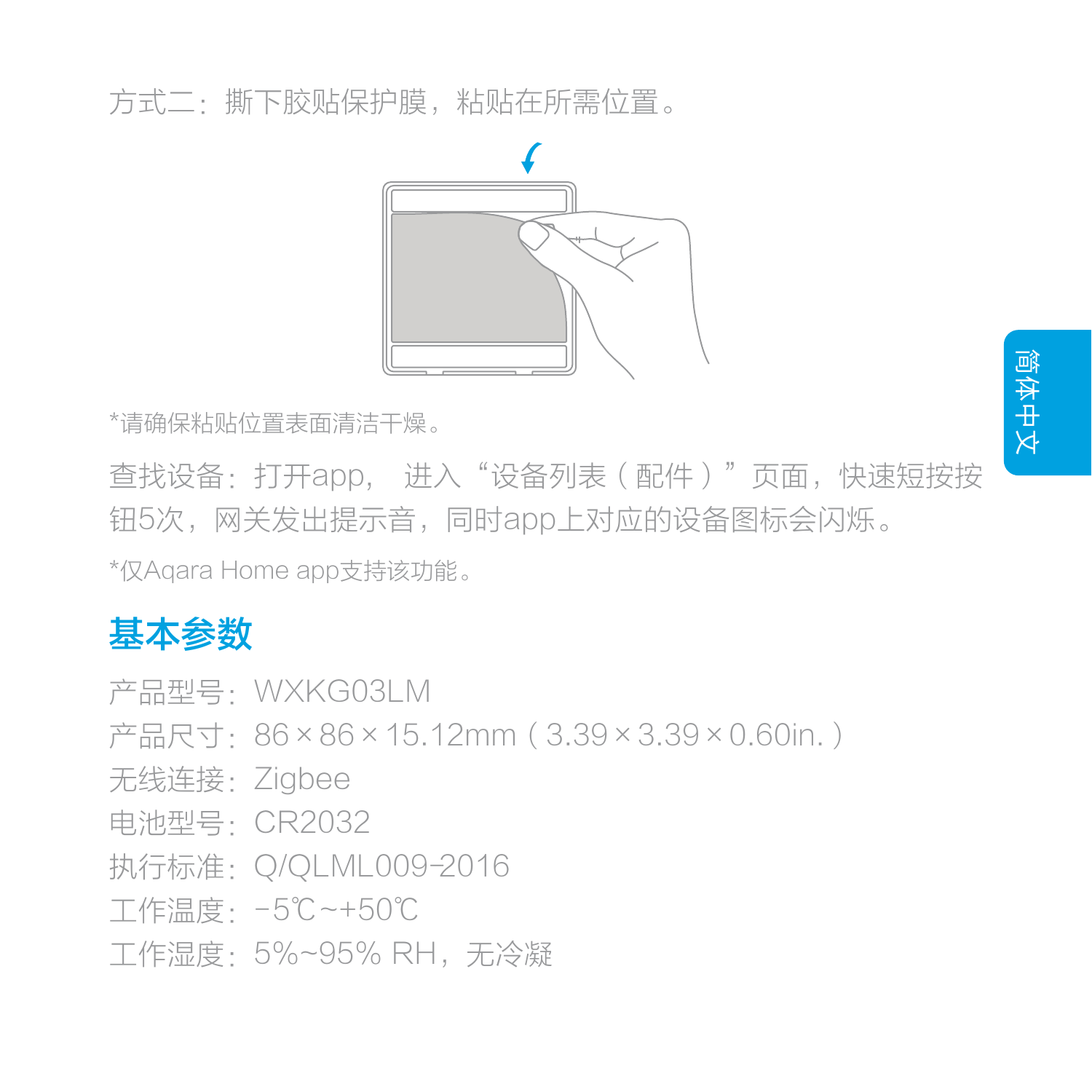

本产品售后服务严格依据《中华人民共和国消费者权益保护法》、《中 华人民共和国产品质量法》实行售后三包服务,服务内容如下: 保修政策

在三包有效期内,您可以依照本规定免费享受退货、换货、维修的服 务,维修、换货、退货应当凭发票办理。

- 1、签收次日起7天内无理由退货(电商购买渠道),由用户承担 物流费用;
- 本产品出现《产品性能故障表》所列性能故障的情况,经售后 2、 服务中心检测确定后,可以免费享受如下服务。

| 服务类型 | 服务政策               |  |  |  |
|------|--------------------|--|--|--|
| 退货   | 白签收次日起7天内产品质量原因退货  |  |  |  |
| 换货   | 白签收次日起15天内产品质量原因换货 |  |  |  |
| 维修   | 白签收次日起1年内产品质量原因维修  |  |  |  |

友情提示:因运输过程中需使用包装箱保证产品运输安全,建议您自 签收次日起至少保留包装箱30天。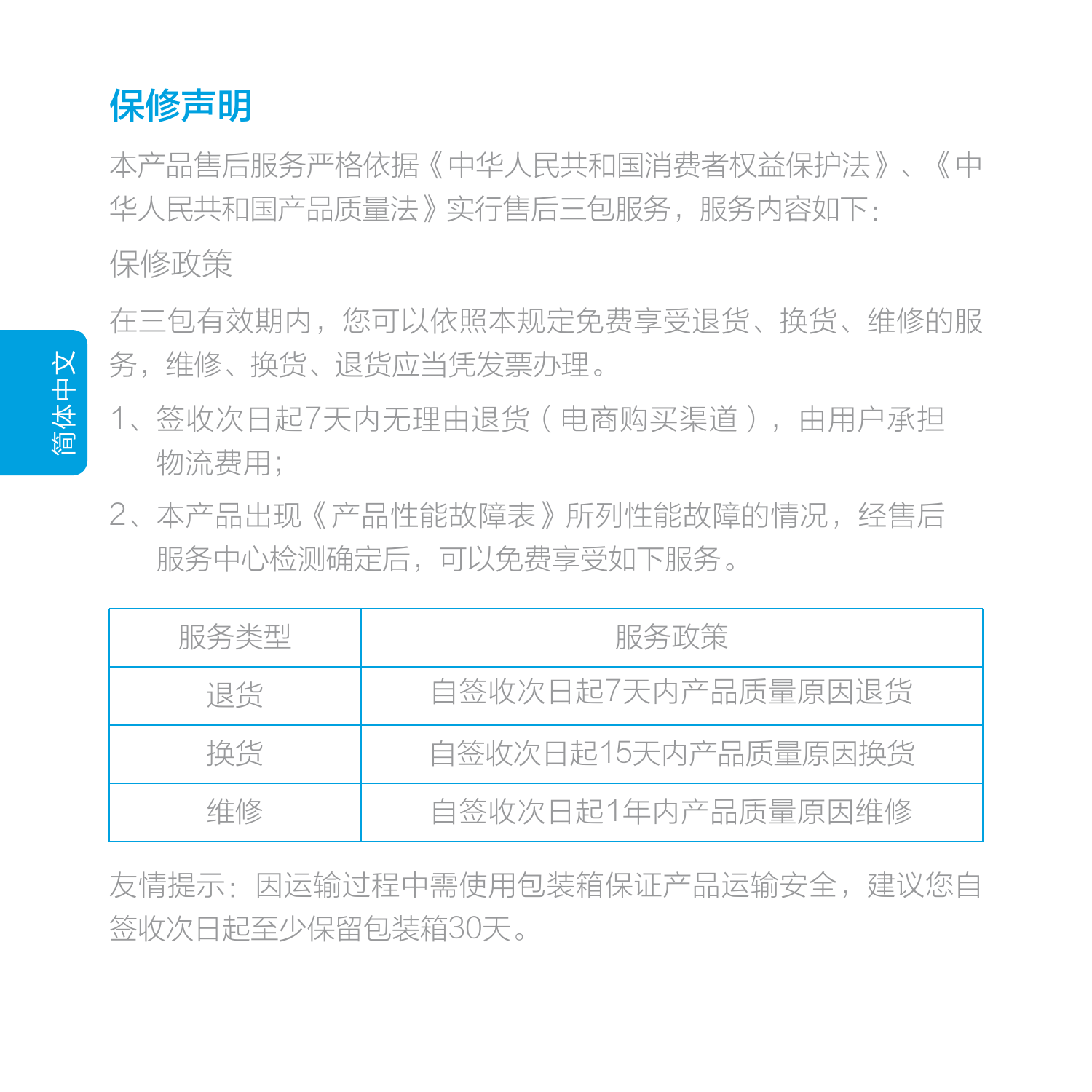产品性能故障表

| 名称               | 性能故障                                                   |  |  |  |  |
|------------------|--------------------------------------------------------|--|--|--|--|
| 无线开关(贴<br>墙式单键版) | 1、因结构或者材料因素造成表面裂损<br>2、指示灯失效<br>3、按键失效<br>4、Zigbee连接失效 |  |  |  |  |

非保修条例

- 未经授权的维修、误用、碰撞、疏忽、滥用、进液、事故、改动、 1、 不正确的使用非本产品配件,或撕毁、涂改标贴、防伪标记;
- 2、已超过三包有效期;
- 3、因不可抗力造成的损坏;
- 4、不符合《产品性能故障表》所列性能故障的情况;
- 因人为原因导致本产品及其配件产生《产品性能故障表》所列性能 5、 故障。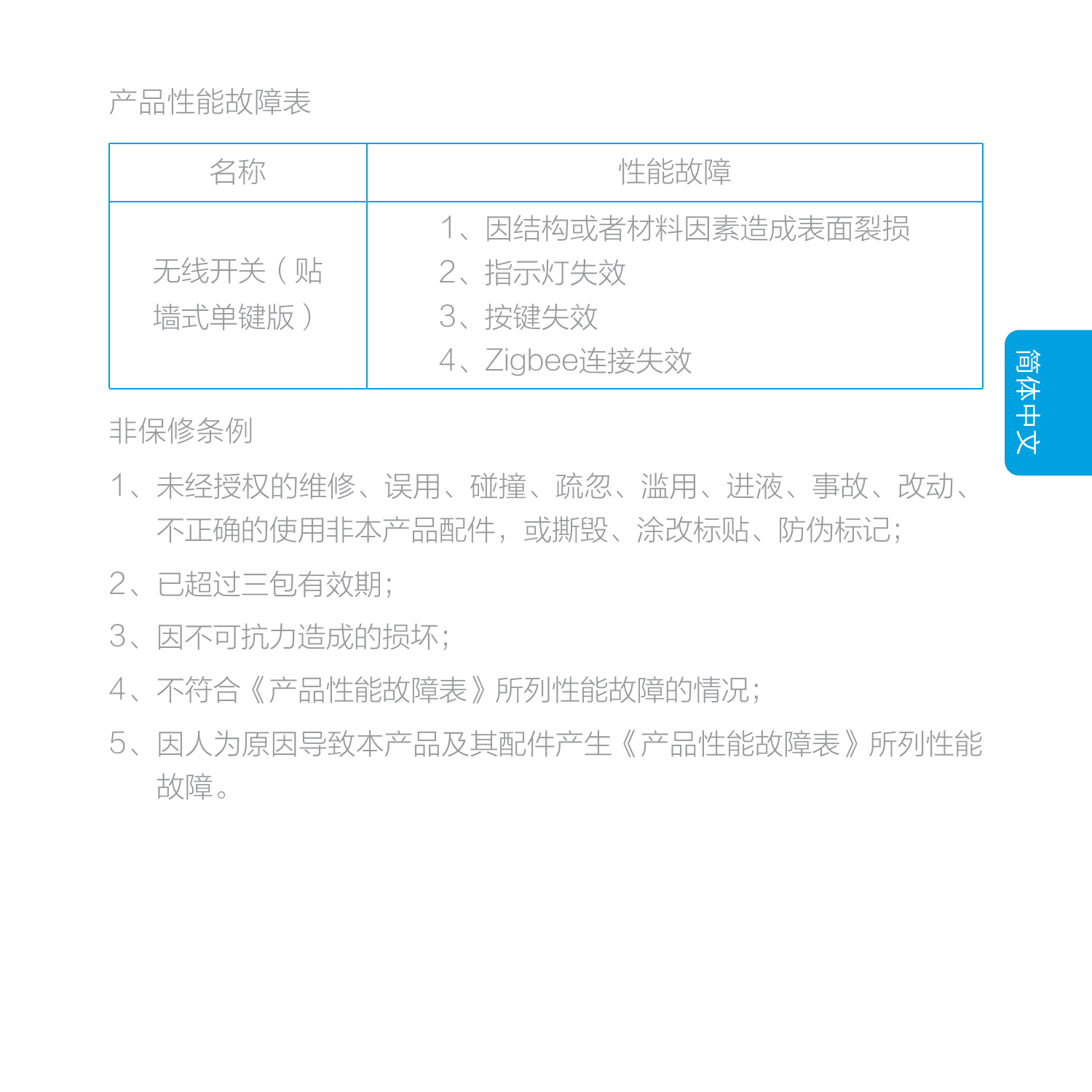服务热线: 400-990-7930 (工作日 10:00~18:00)

服务网址:www.aqara.com/support

服务邮箱: support@aqara.com

制造商:深圳绿米联创科技有限公司

地址:深圳市南山区桃源街道留仙大道塘岭路1号金骐智谷大厦8楼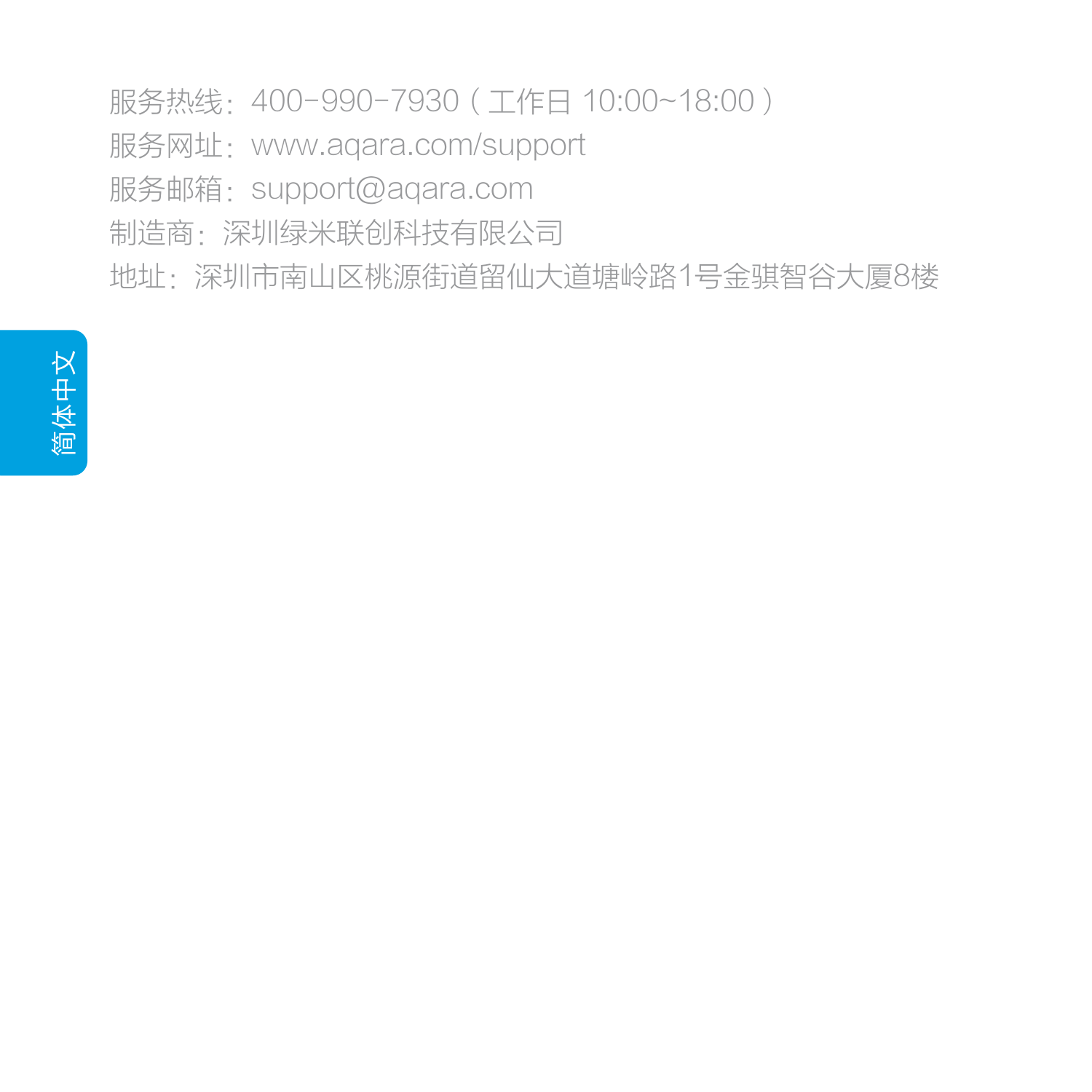# 無線開關(貼牆式單鍵版)快速入門指南



Agara無線開關(貼牆式單鍵版)是一款低功耗的新型遙控開關, 外形採 用標準86型開關外形,可以任意移動放置或者粘貼安裝,支援按一下、 按兩下、長按,可靈活控制智慧牆壁開關、智慧插座等設備。

\*本產品需要配合具備閘道器功能的設備使用;

欲使本產品相容於HomeKit,需要配備Aqara閘道器,如需更多詳情,請登入 \* www.aqara.com;

\*本產品僅限室內使用。



按鍵

長按10s:重置入網 快按5下:通訊有效距離驗證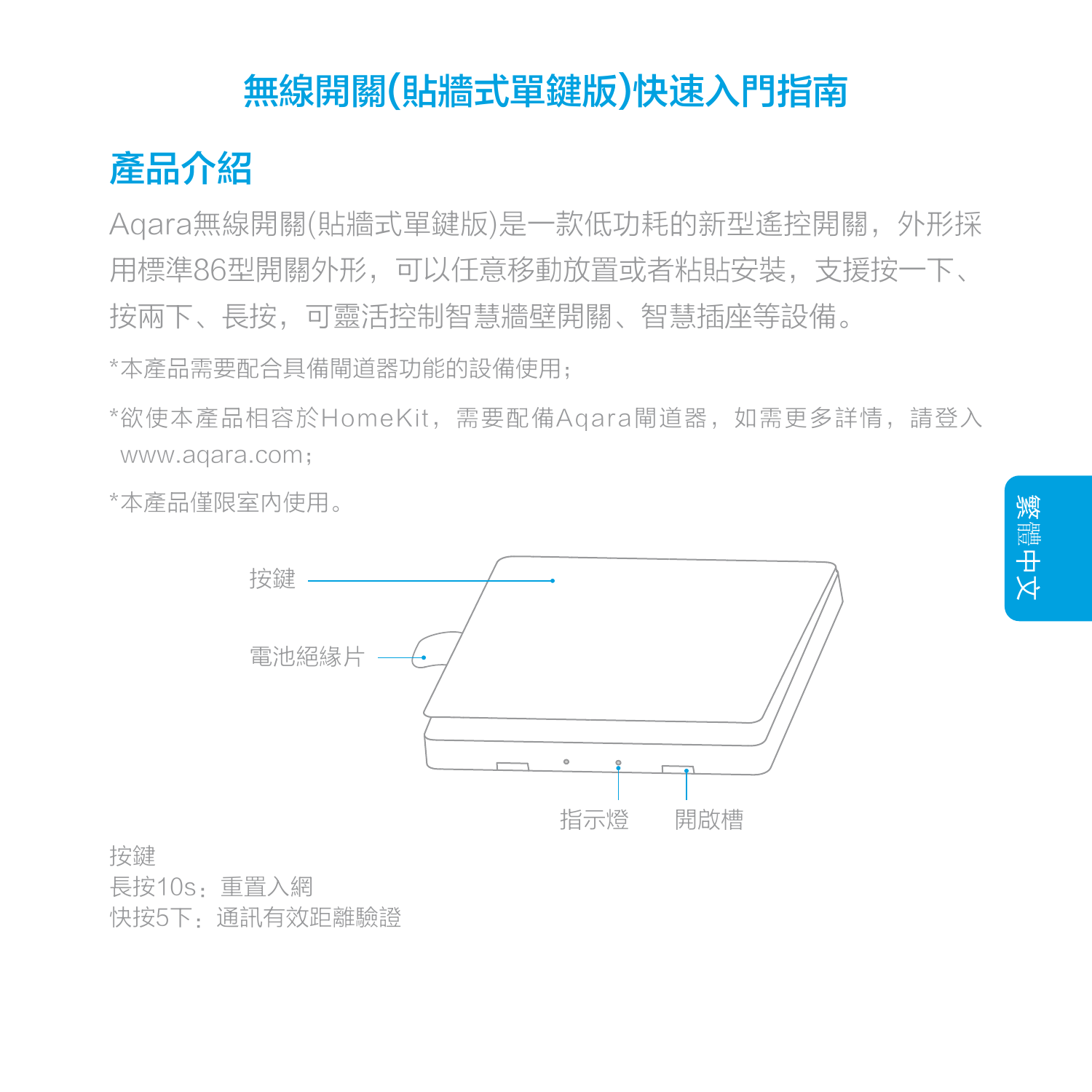## 快速設定

1、請依照閘道器快速入門指南,將閘道器加入app。

2、使用前請拔出電池絕緣片。

3、開啟app,點選首頁右上角的|+亅,進入|加入設備(配件)亅頁 面,選擇無線開關(貼牆式單鍵版),並依照提示進行操作。

\*如加入失敗,請將設備移近閘道器後重試。

# 安裝方法

有效距離驗證:在預選的安裝位置,快速短按按鍵5次,閘道器發出提 示音, 表明設備與間道器之間可以有效通訊。

\*為了確保無線通訊穩定,請避免安裝在金屬表面。

方式一:無需粘貼,直接放置在所需位置。

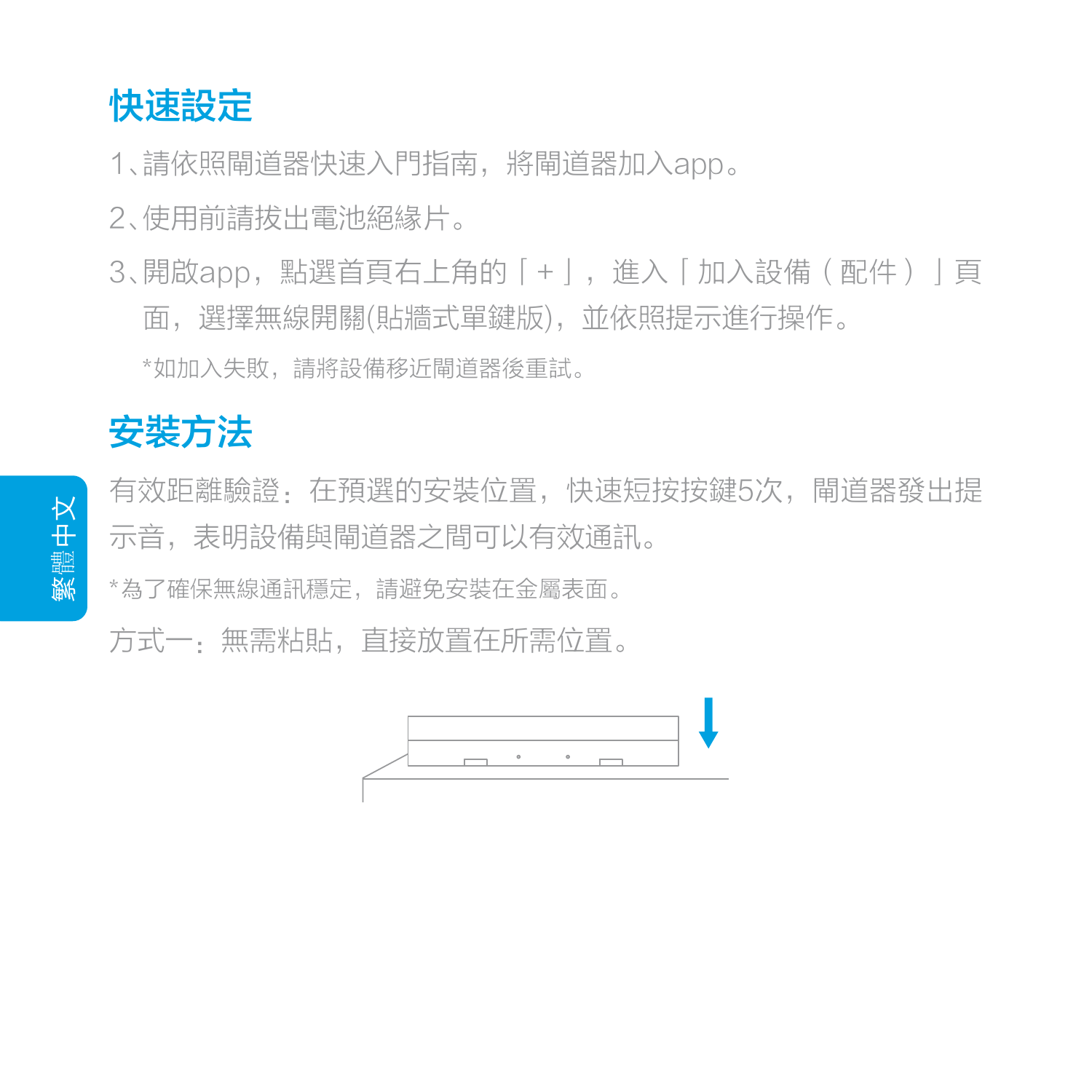方式二:撕下膠貼保護膜,粘貼在所需位置。



\*請確保粘貼位置表面清潔乾燥。

尋找設備:開啟app,進入「設備清單(配件)」頁面,快速短按按鍵 5次,閘道器發出提示音,同時app上對應的設備圖示會閃爍。

\*僅Aqara Home app支援該功能。

# 基本參數

產品型號:WXKG03LM

- 產品尺寸:86×86×15.12公釐(3.39×3.39×0.60英寸)
- 無線連接:Zigbee
- 電池型號:CR2032
- 工作溫度:-5℃~+50℃
- 工作濕度:5%~95% RH,無冷凝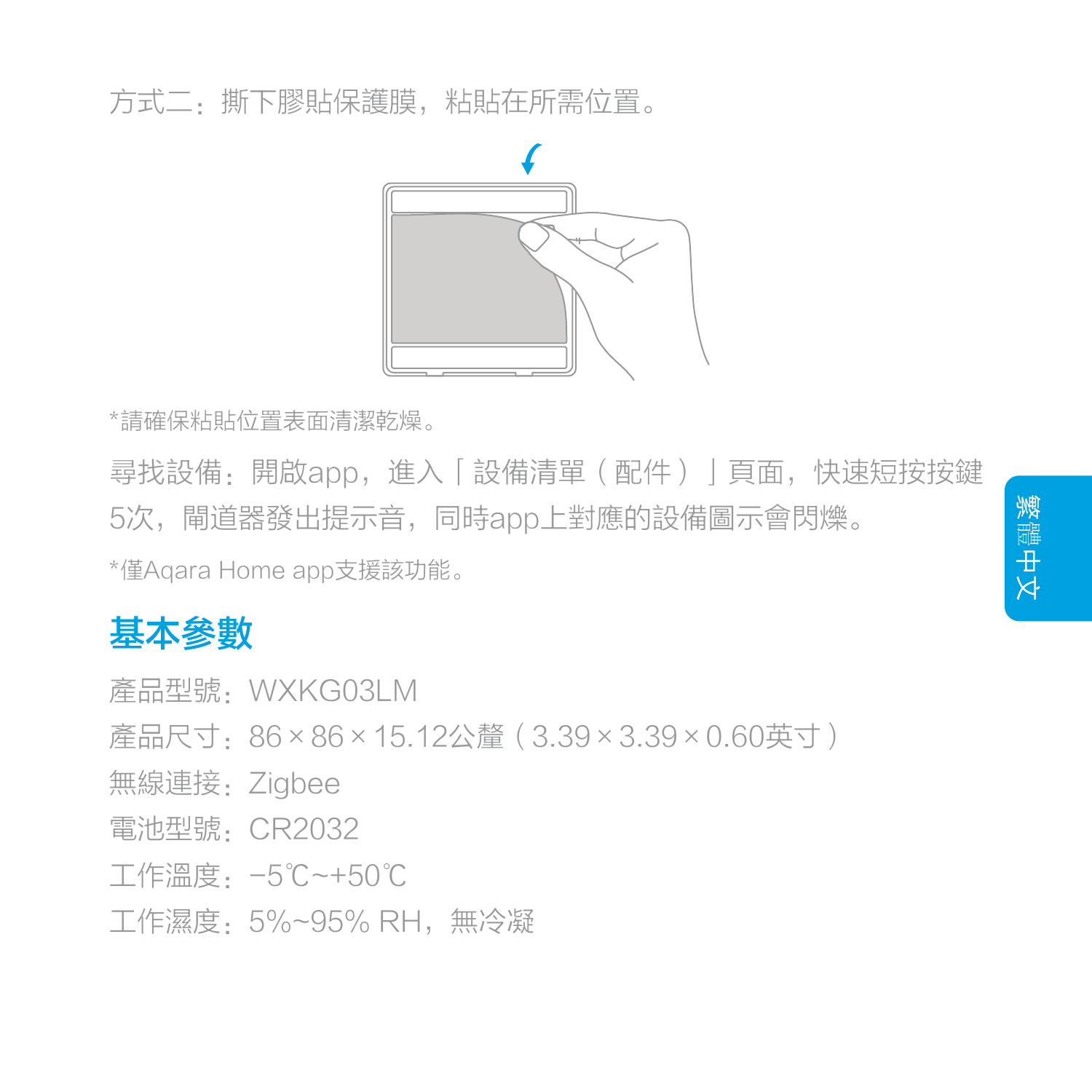網站支援:www.aqara.com/support 售後電子信箱:support@aqara.com 製造商:深圳綠米聯創科技有限公司 地址:廣東省深圳市南山區留仙大道塘嶺路1號金騏智谷大廈8樓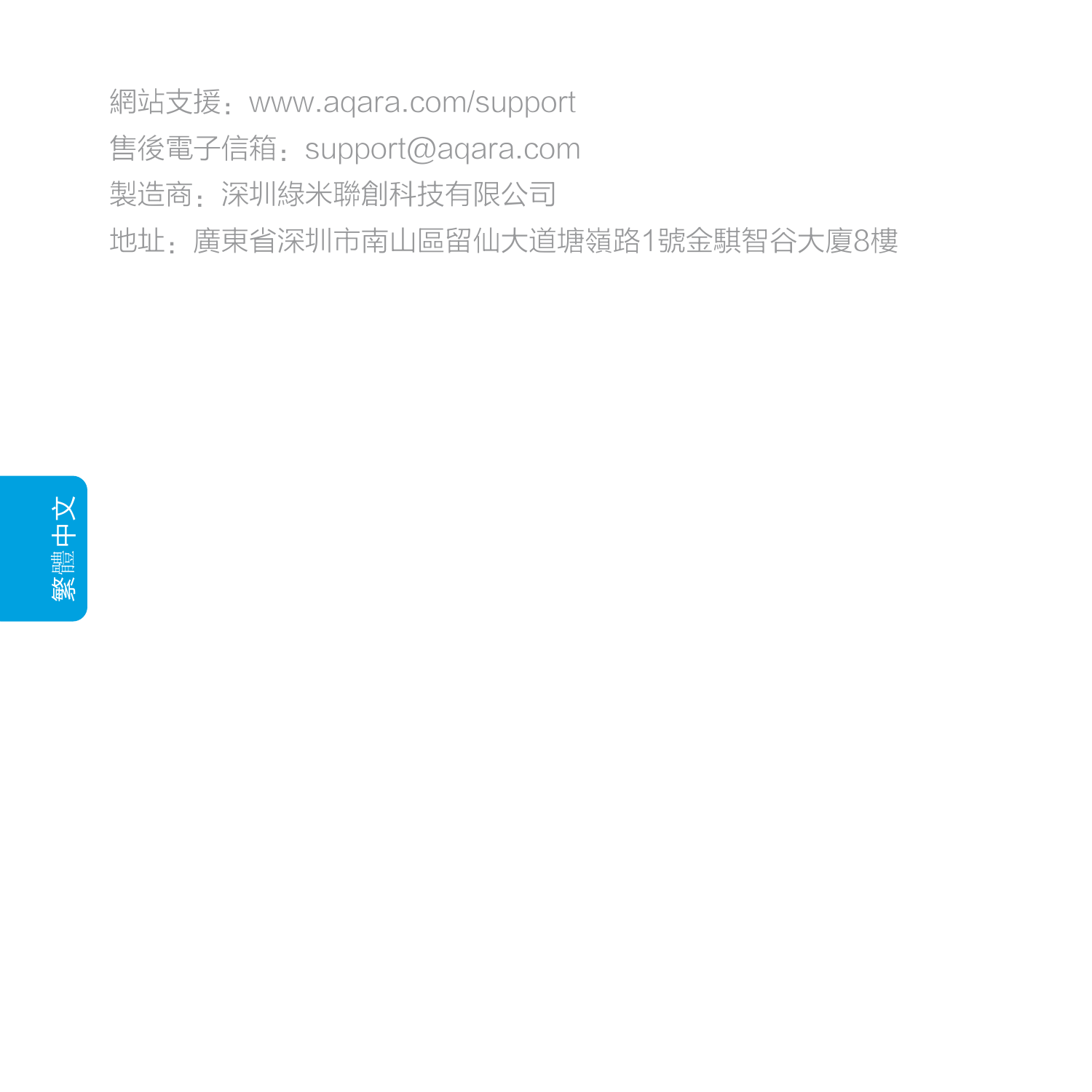# Kabelloser Remote-Schalter (Einzelschalter) – Schnellstartanleitung

## Produktübersicht

Der Kabelloser Remote-Schalter (Einzelschalter) ist ein Fernschalter mit geringem Energiebedarf im industriellen Standarddesign 86-type. Sie können ihn fast überall anbringen oder ankleben, wo Sie ihn benötigen. Sie können intelligente Wandschalter, intelligente Steckdosen und anderes intelligentes Zubehör durch einfaches, doppeltes oder langes Drücken des kabellosen Remote-Schalters steuern.

- \* Ein hub ist erforderlich.
- \* Damit dieses Gerät mit der HomeKit-Technologie zusammenarbeiten kann, ist ein Aqara-Hub erforderlich. Weitere Einzelheiten siehe www.aqara.com.
- \* Dieses Gerät ist nur für Verwendung in Innenräumen bestimmt.



Taste

10 s gedrückt halten: erneut verbinden

5 Mal schnell drücken: Test der wirksamen Reichweite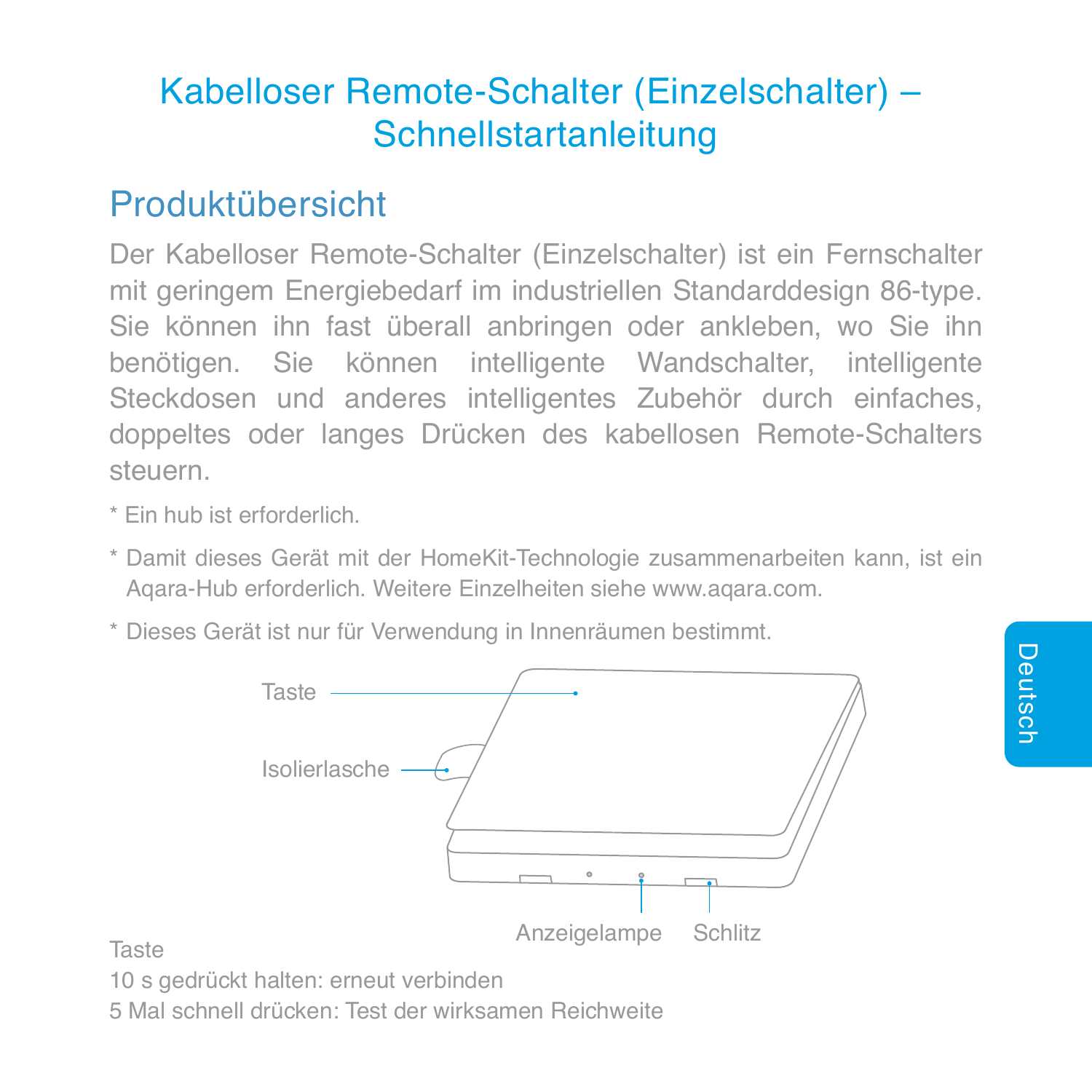# Schnelleinrichtung

- 1. Bitte fügen Sie den Hub entsprechend der Hub-Schnellstartanleitung zur App hinzu.
- 2. Bitte entfernen Sie vor der Verwendung die Batterie-Isolierlasche.
- 3. Bitte öffnen Sie die App, tippen Sie auf "Home" (Haus) und dann auf "+"in der oberen rechten Ecke, um die Seite "Add Device (Accessory)" (Gerät hinzufügen (Zubehör)) aufzurufen. Tippen Sie auf "Wireless Remote Switch (Single Rocker)" (Kabelloser Remote-Schalter (Einzelschalter)) und fügen Sie ihn gemäß der Anleitung hinzu.
	- \* Wenn die Verbindung fehlschlägt, geben Sie bitte das Zubehör näher an den Hub und versuchen Sie es erneut.

# **Montage**

Test der wirksamen Reichweite: Drücken Sie fünfmal schnell hintereinander die Taste an dessen gewünschtem Standort. Wenn der Hub Töne von sich gibt, bedeutet dies, dass das Zubehör mit dem Hub korrekt kommunizieren kann.

\* Vermeiden Sie die Nähe von Metalloberflächen, um die Signalstärke zu maximieren.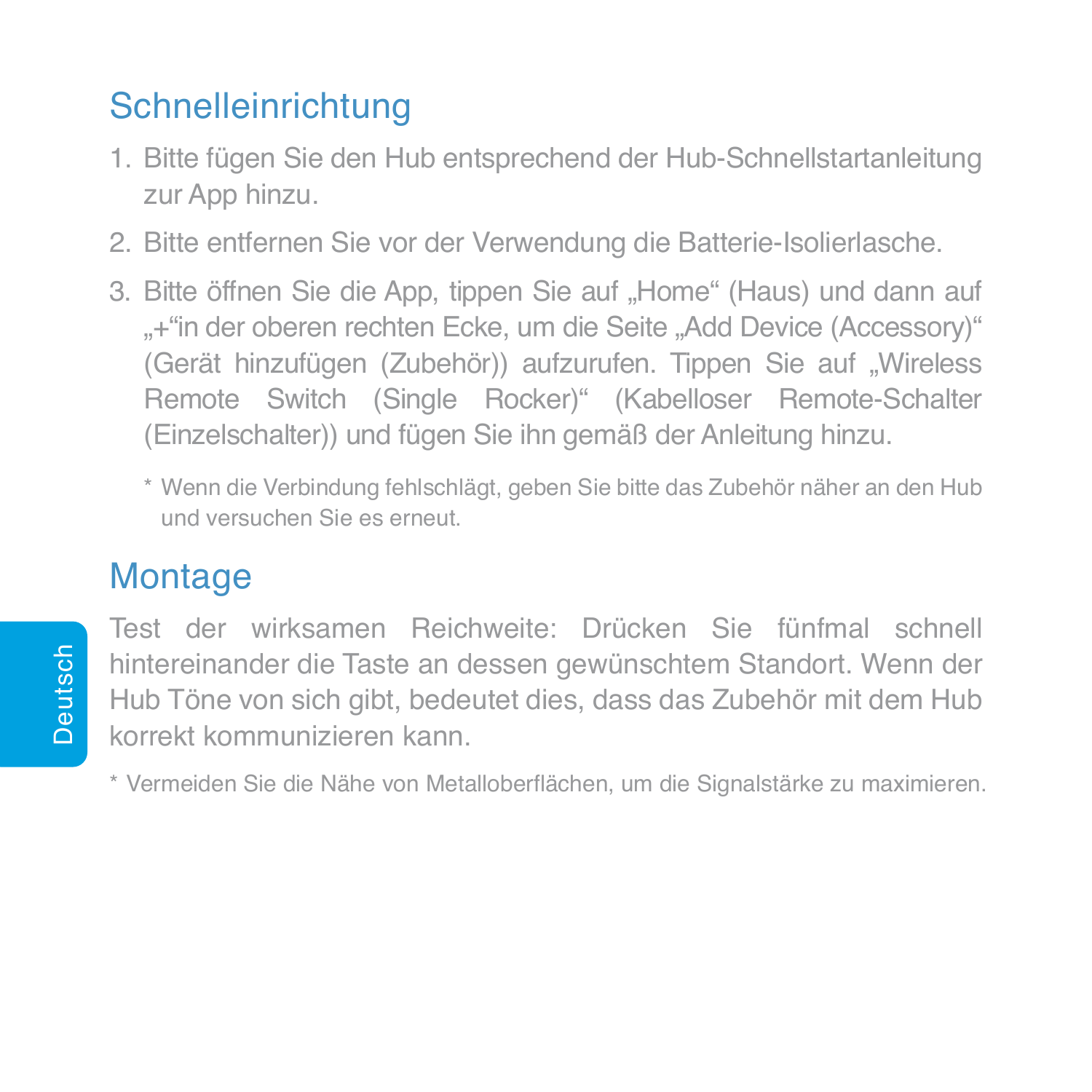Option 1: Legen Sie ihn direkt an die gewünschte Stelle.



Option 2: Entfernen Sie die Schutzfolie und kleben Sie ihn an die gewünschte Stelle.



\* Halten Sie die Oberfläche sauber und trocken.

Erkennen eines Zubehörgeräts: Öffnen Sie die App und gehen Sie zur Seite "Device List (Accessories)" (Geräteliste (Zubehör)). Drücken Sie fünfmal schnell hintereinander die Taste. Wenn der Hub Töne von sich gibt und das entsprechende Symbol in der App blinkt, bedeutet dies, dass das Zubehörgerät erkannt wurde.

\* Diese Funktion wird nur von den Apps Aqara Home unterstützt.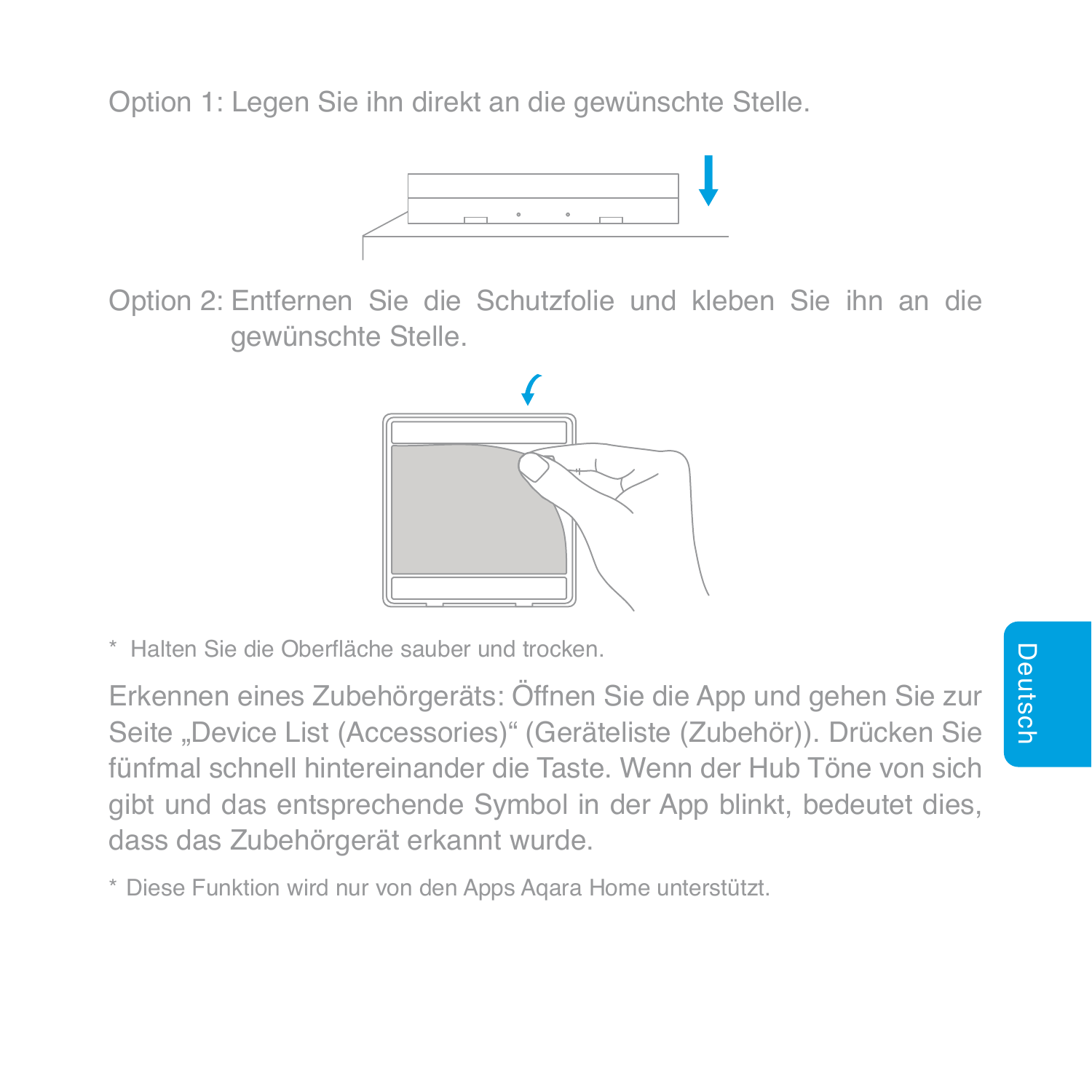# Spezifikationen

Modell: WXKG03LM Abmessungen: 86 × 86 × 15,12 mm (3,39 × 3,39 × 0,60 Zoll) Drahtloses Protokoll: Zigbee Batterie: CR2032 Betriebstemperatur: –5° bis +50° C Betriebsfeuchtigkeit: 5% – 95% RH, keine Kondensation

Online-Kundendienst: www.aqara.com/support E-Mail: support@aqara.com Hersteller: Lumi United Technology Co., Ltd. Adresse: 8th Floor, JinQi Wisdom Valley, No.1 Tangling Road, Liuxian Ave, Taoyuan Residential District, Nanshan District, Shenzhen, China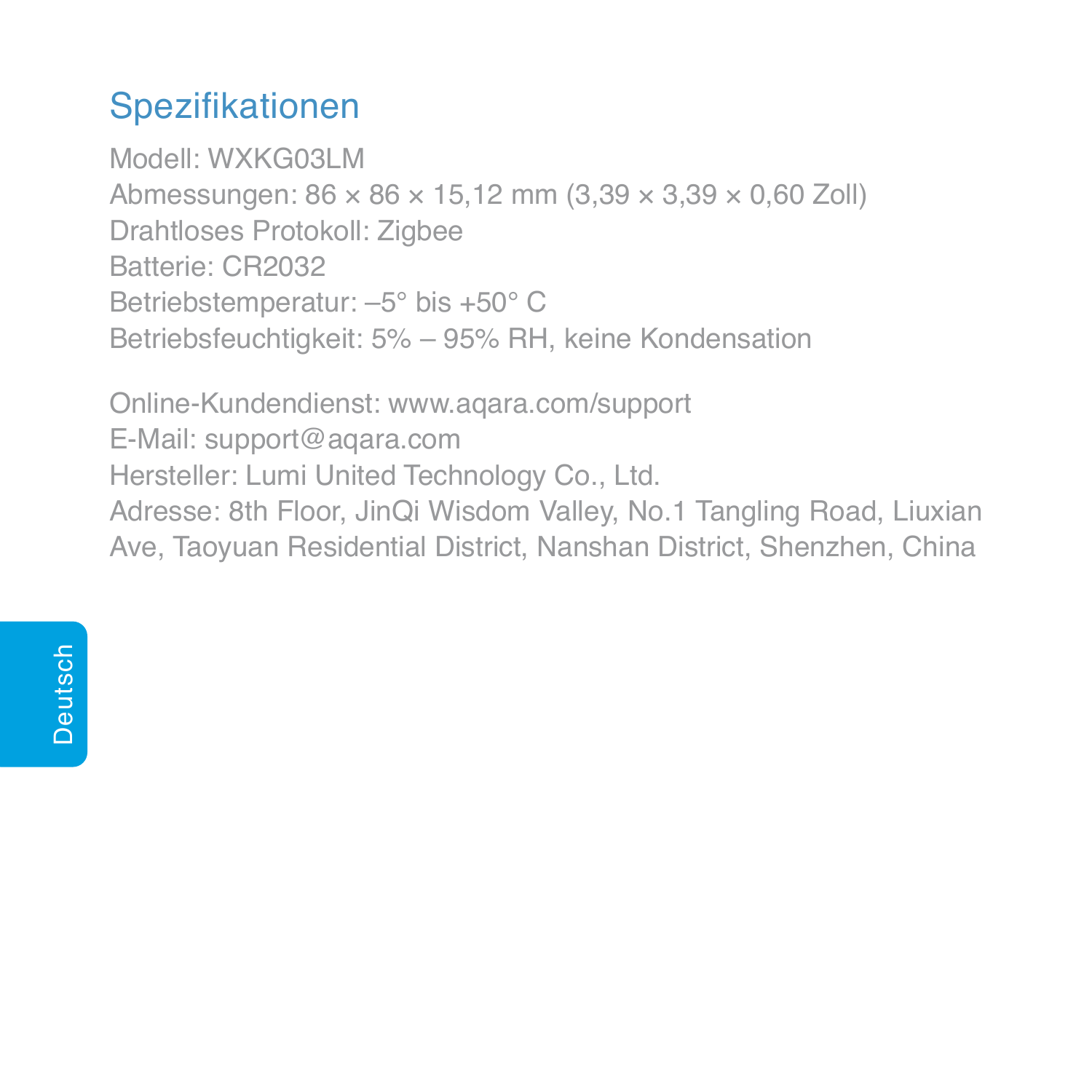# Guide de démarrage rapide de l'interrupteur à distance sans fil (à bascule unique)

# Présentation du produit

L'interrupteur à distance sans fil (à bascule unique) est un interrupteur industriel de type 86 télécommandé à faible consommation. Il se place ou se colle à peu près n'importe où. L'interrupteur mural et la prise intelligents, ainsi que d'autres accessoires intelligents, se commandent par appui unique, double appui ou appui prolongé de l'interrupteur à distance sans fil.

- \* Un concentrateur est nécessaire.
- \* Un concentrateur Aqara Hub est nécessaire pour utiliser ce produit avec la technologie HomeKit. Pour plus de détails, consultez le site www.aqara.com.
- \* Cet appareil ne doit être utilisé qu'à l'intérieur.



Bouton

Appui prolongé (10 secondes) : reconnexion

5 appuis brefs successifs : test de portée efficace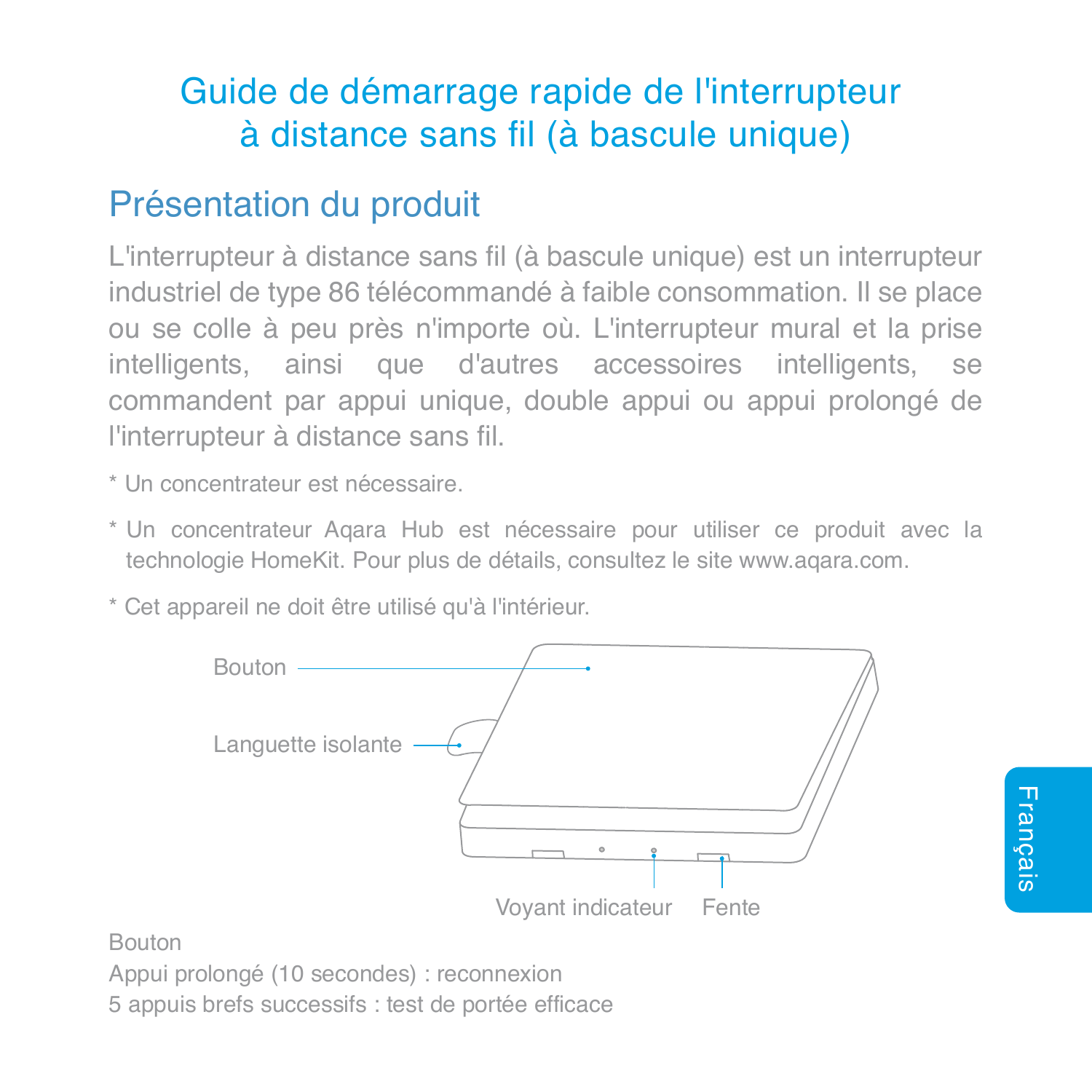# Configuration rapide

- 1. Ajoutez le concentrateur à l'application conformément au guide de démarrage rapide du concentrateur.
- 2. Enlevez la languette isolante de la batterie avant l'utilisation.
- 3. Ouvrez l'application, touchez « Home » (Maison) puis touchez «+» au coin supérieur droit pour entrer à la page « Add Device (Accessory) » (Ajouter un périphérique (accessoire)) . Sélectionnez « Wireless Remote Switch (Single Rocker) » (Interrupteur à distance sans fil (à bascule unique)), et ajoutez-le conformément aux instructions.
	- \* En cas d'échec de la connexion, rapprochez l'accessoire du concentrateur et réessayez.

## Installation

Test de portée efficace : Appuyez sur le bouton 5 fois rapidement à l'emplacement souhaité. Si le concentrateur émet des invites vocales, c'est que l'accessoire peut effectivement communiquer avec le concentrateur.

\* Évitez les surfaces métalliques qui peuvent affaiblir le signal.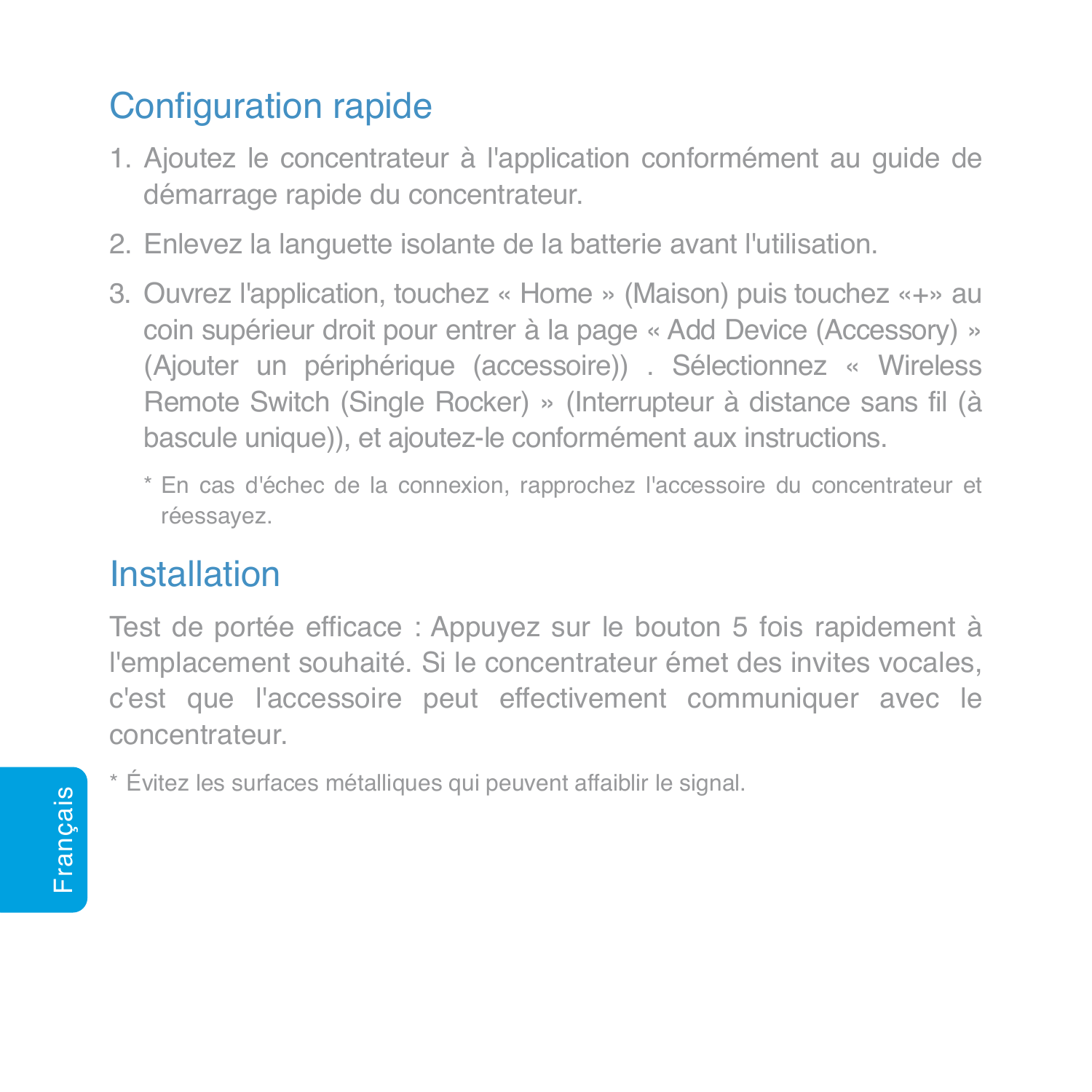Option 1 : Placez-le directement à l'endroit voulu.



Option 2 : Enlevez le film de protection et collez-le à l'endroit voulu.



\* Maintenez la surface propre et sèche.

Identification d'un accessoire : Ouvrez l'application et allez à la page « Device List (Accessories) » (Liste des périphériques (accessoires)). Appuyez rapidement 5 fois sur le bouton poussoir. Si le concentrateur émet des invites vocales et que l'icône correspondant à l'accessoire clignote dans l'application, c'est que l'accessoire a été identifié.

\* Seules les applications Aqara Home prennent en charge cette fonction.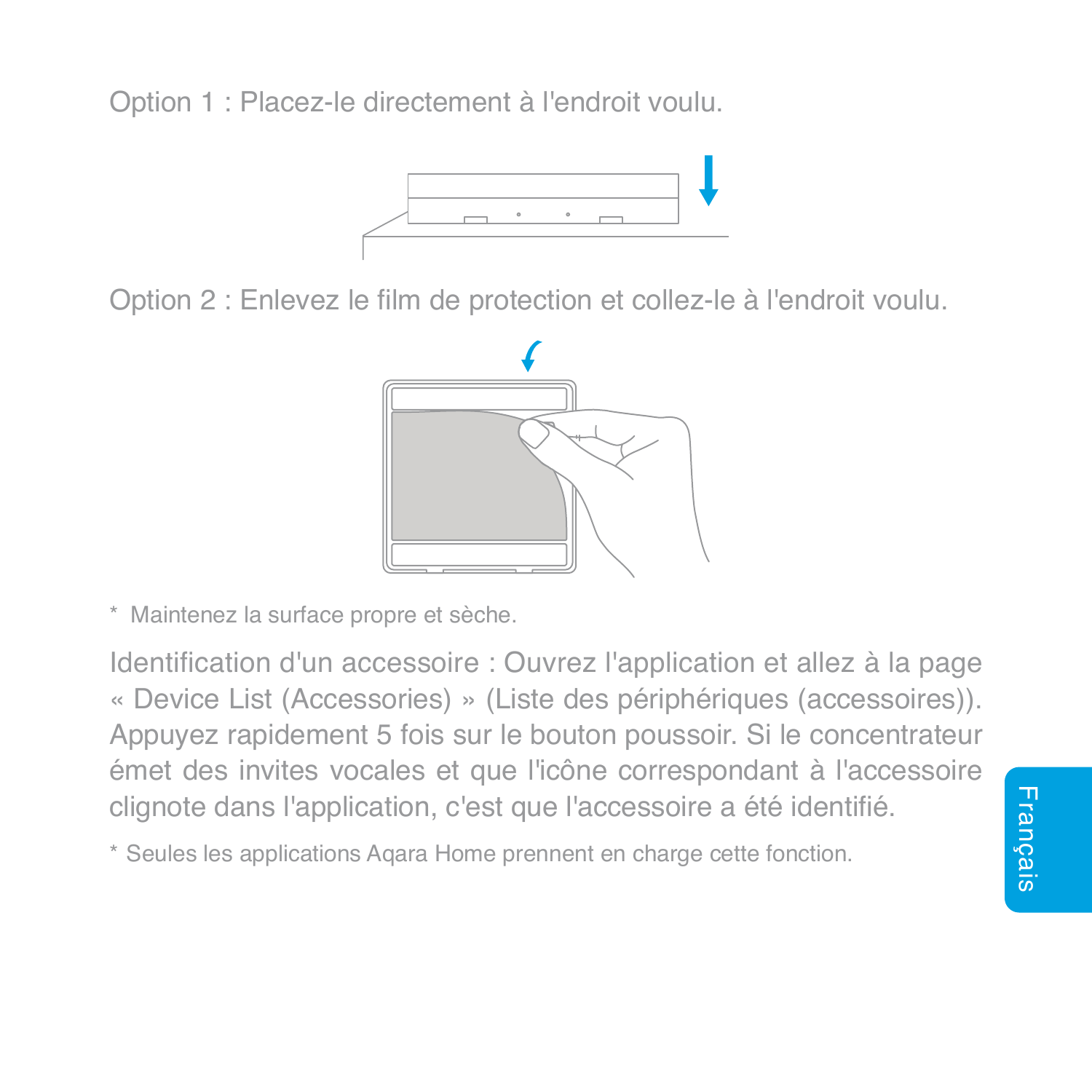# **Caractéristiques**

Modèle : WXKG03LM Dimensions:  $86 \times 86 \times 15,12$  mm  $(3.39 \times 3.39 \times 0.60)$  in) Protocole sans fil : Zigbee Pile : CR2032 Température de service : de -5° à +50° C Humidité de service : de 5 % à 95 % HR, non condensante

Service clientèle en ligne : www.aqara.com/support Courriel : support@aqara.com Fabricant : Lumi United Technology Co., Ltd. Adresse : 8th Floor, JinQi Wisdom Valley, No.1 Tangling Road, Liuxian Ave, Taoyuan Residential District, Nanshan District, Shenzhen, China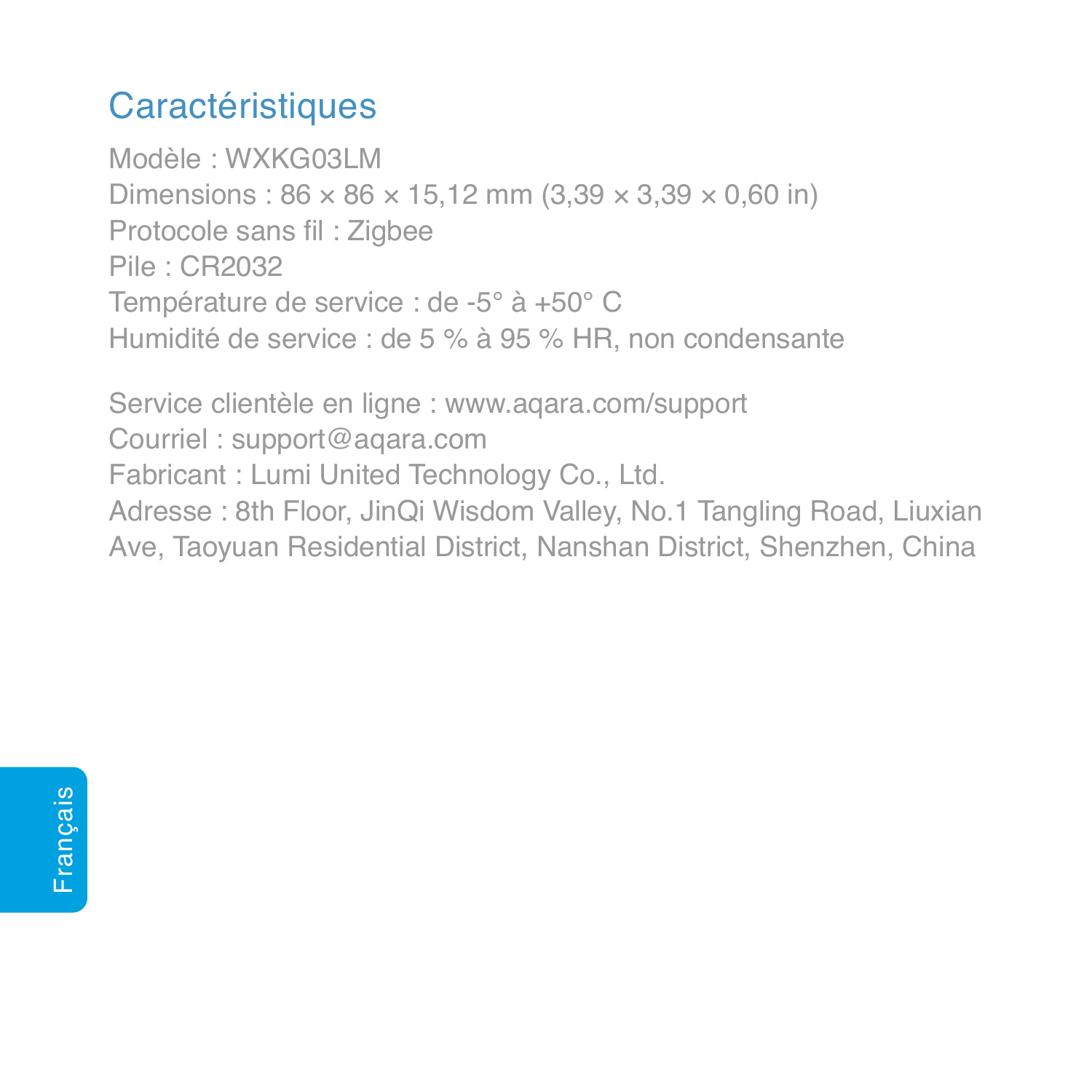# Guía rápida del switch remoto inalámbrico (interruptor simple)

# Presentación del producto

El switch remoto inalámbrico (interruptor simple) es un switch de control remoto con un bajo consumo energético y diseño industrial de tipo 86 estándar. Simplemente colóquelo o adhiéralo en cualquier lugar para usarlo. Permite controlar accesorios inteligentes, como el switch de pared inteligente o el enchufe inteligente, con una pulsación simple, doble o larga del switch remoto inalámbrico.

\* Se requiere un hub.

- \* Se requiere el Hub Aqara para que este producto funcione con tecnología HomeKit. Consulte www.aqara.com para obtener más información.
- \* Este producto es solamente para uso en interiores.



Botón

Pulsación larga durante 10 seg.: reconectar

Pulsación rápida 5 veces: prueba de alcance efectivo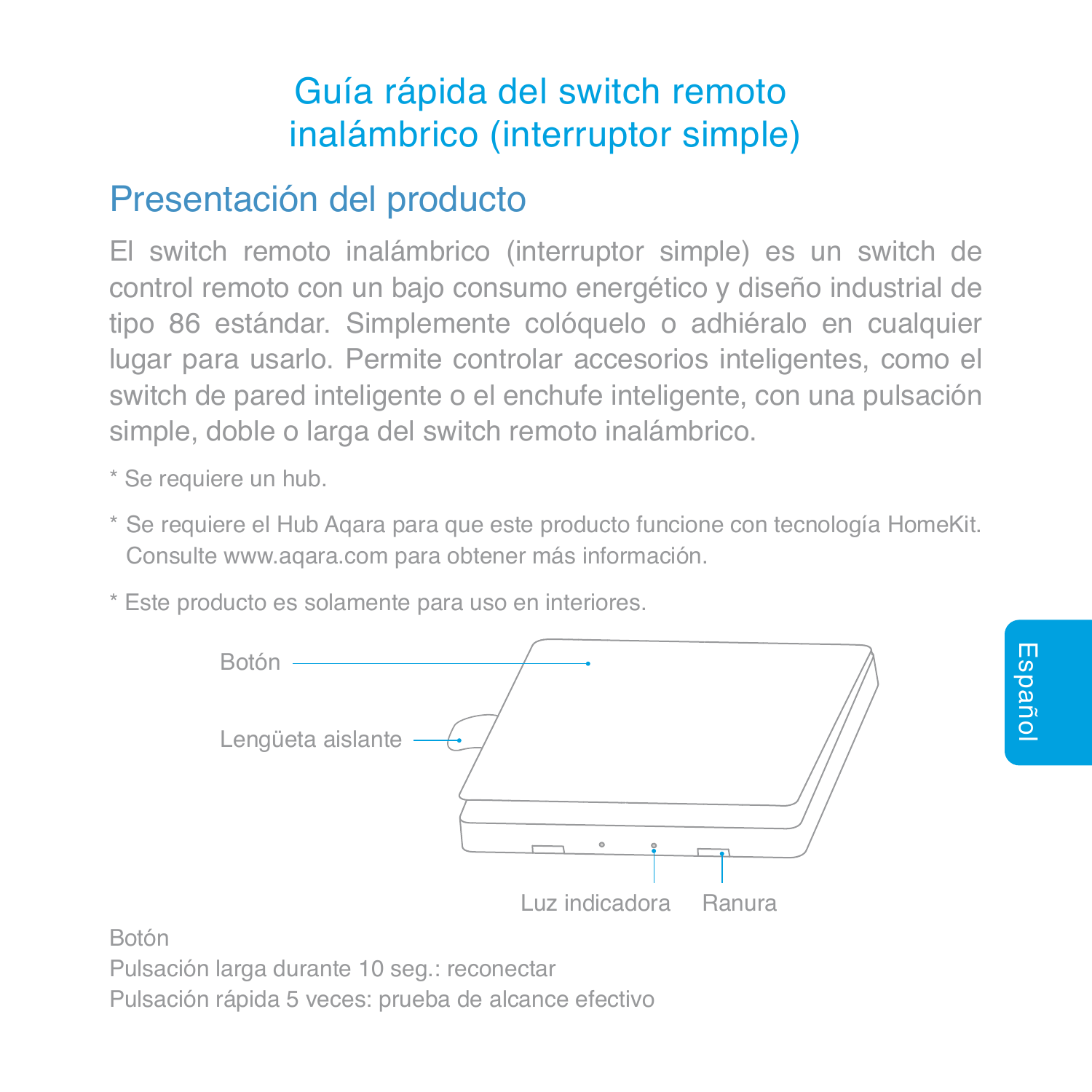# Configuración rápida

- 1. Consulte la Guía rápida del Hub para añadirlo a la aplicación.
- 2. Retire la lengüeta aislante de la batería antes de usarlo.
- 3. Abra la aplicación, pulse "Home" (Casa) y luego "+" en la parte superior derecha para acceder a la página "Add Device (Accessory)" (Añadir dispositivo [Accesorio]). Seleccione "Wireless Remote Switch (Single Rocker)" (Switch remoto inalámbrico linterruptor simple]) y siga las instrucciones para añadirlo.
	- \* En caso de que falle la conexión, acerque más el accesorio al Hub y vuelva a intentarlo.

# Instalación

Prueba de alcance efectivo: pulse el botón 5 veces en la posición deseada. Si el Hub emite indicaciones de voz, significa que el accesorio puede comunicarse correctamente con el Hub.

\* Evite las superficies metálicas para maximizar la intensidad de la señal.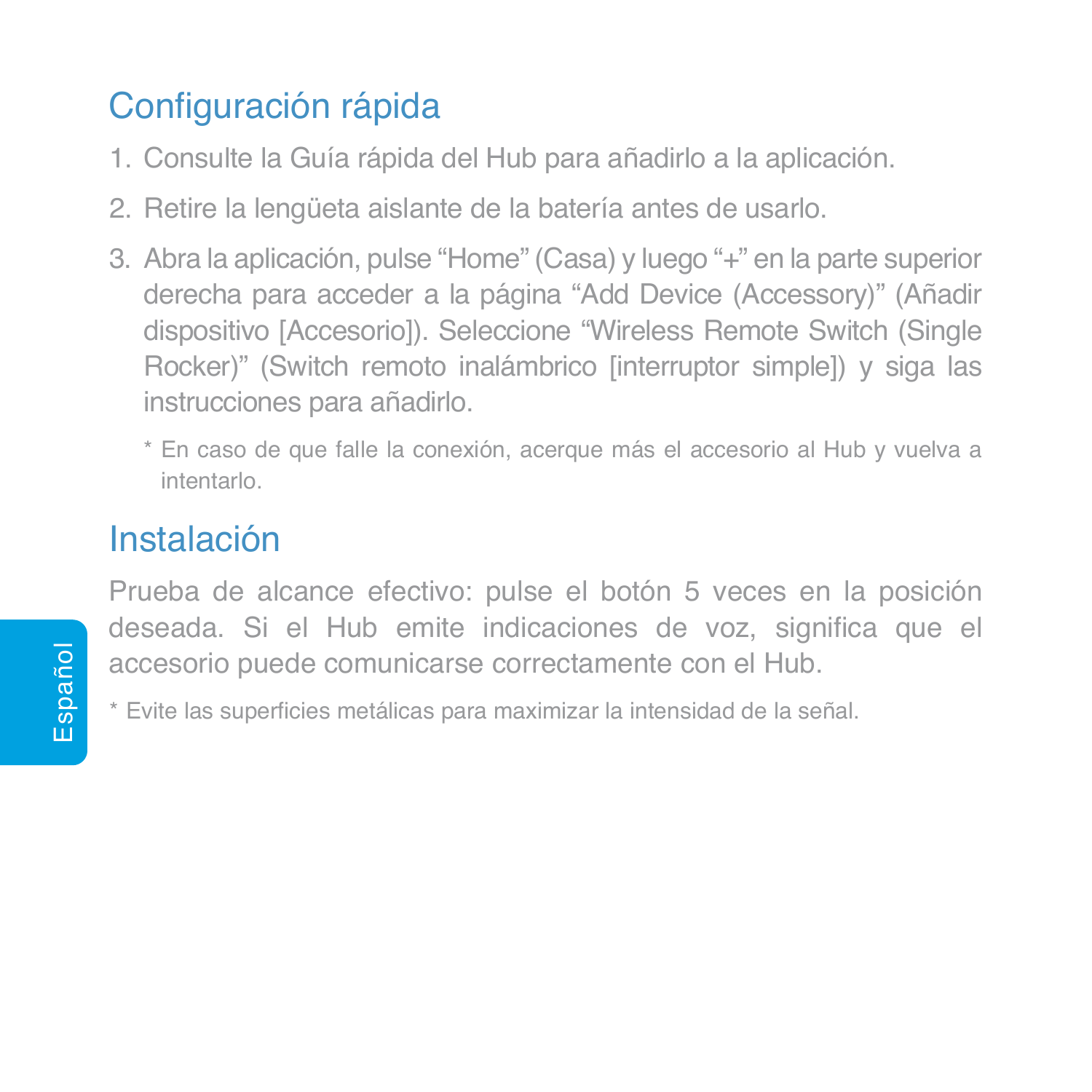Opción 1: Colóquelo directamente en la posición deseada.



Opción 2: Retire el film protector y adhiéralo en la posición deseada.



\* Mantenga la superficie limpia y seca.

Identificar un accesorio: abra la aplicación, vaya a la página "Device List (Accessories)" (Lista de dispositivos [Accesorios]). Pulse el botón 5 veces. Si el Hub emite indicaciones de voz y el icono del accesorio parpadea en la aplicación, significa que se ha identificado el accesorio.

\* Solo las aplicaciones Aqara Home admiten esta función.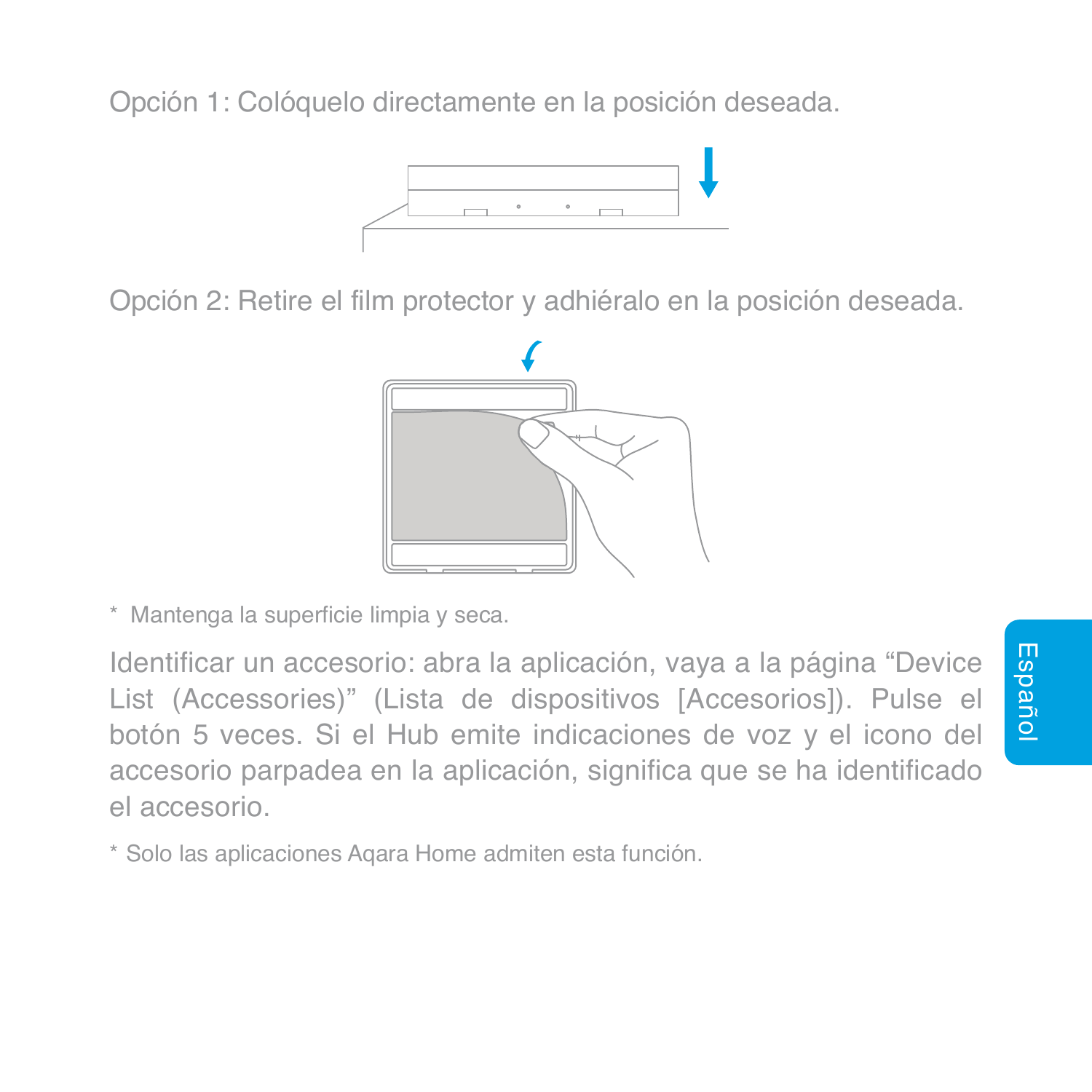# **Especificaciones**

Modelo: WXKG03LM Dimensiones:  $86 \times 86 \times 15.12$  mm  $(3.39 \times 3.39 \times 0.60$  pulgadas) Protocolo inalámbrico: Zigbee Batería: CR2032 Temperatura de funcionamiento: -5° – +50° C Humedad de funcionamiento: 5 – 95% HR, sin condensación

Servicio de Atención al Cliente en línea: www.aqara.com/support Correo electrónico: support@aqara.com Fabricante: Lumi United Technology Co., Ltd. Dirección: 8th Floor, JinQi Wisdom Valley, No.1 Tangling Road, Liuxian Ave, Taoyuan Residential District, Nanshan District, Shenzhen, China

Español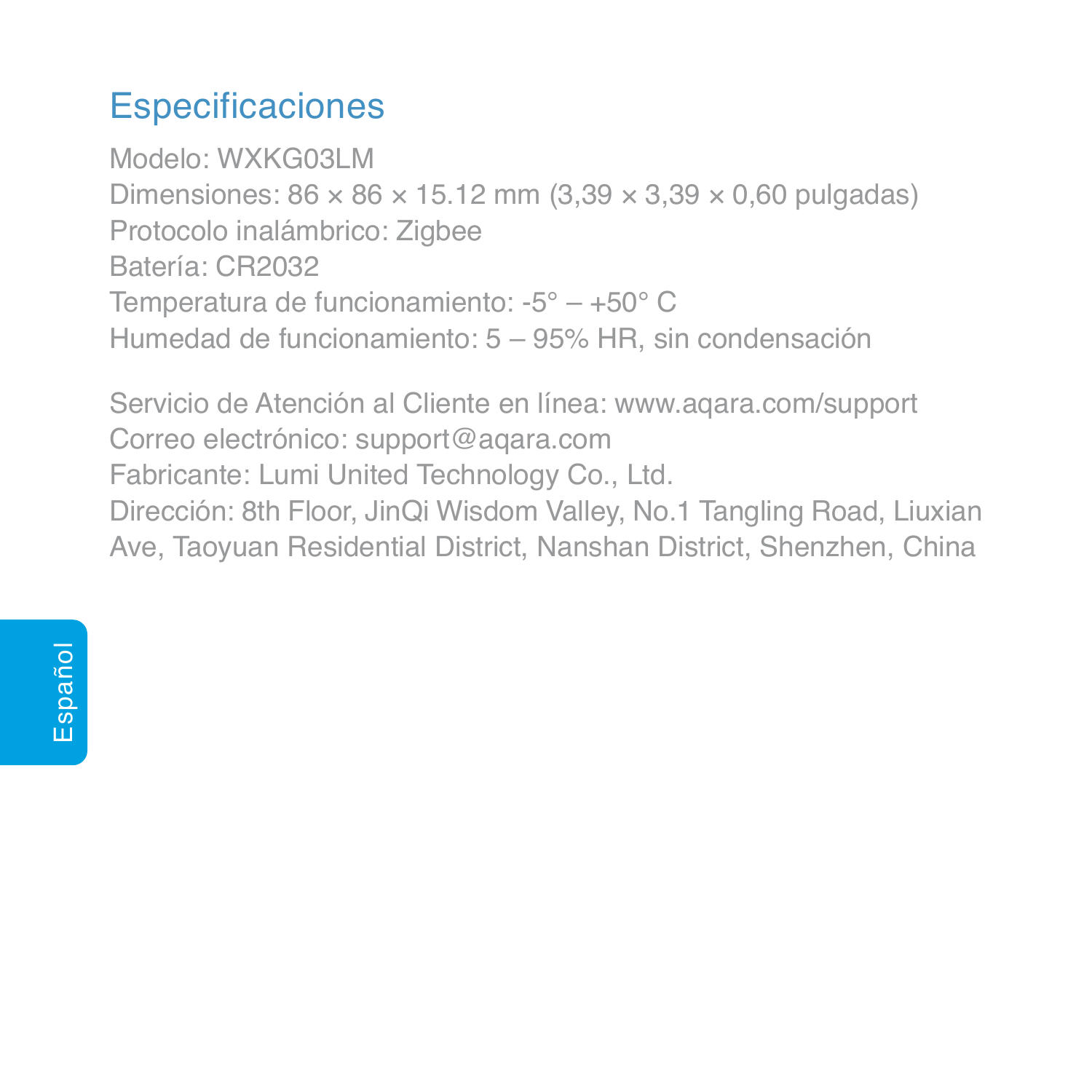# Краткое руководство по эксплуатации беспроводного удаленного выключателя (одна клавиша)

## Общая информация о продукте

Беспроводной удаленный выключатель (одна клавиша) — это дистанционный выключатель с малым потреблением энергии, стандартной промышленной конструкции 86 типа. Просто разместите или приклейте его в любом удобном для использования месте. Вы можете управлять интеллектуальным настенным выключателем, интеллектуальной электрической вилкой и другими интеллектуальными аксессуарами одинарного, двойного или длительного нажатия беспроводного удаленного выключателя.

\* Требуется хаб.

- \* Для работы этого продукта с технологией HomeKit требуется хаб Aqara. Более подробная информация доступна на веб-сайте www.aqara.com.
- \* Данный продукт предназначен для эксплуатации только в помещении.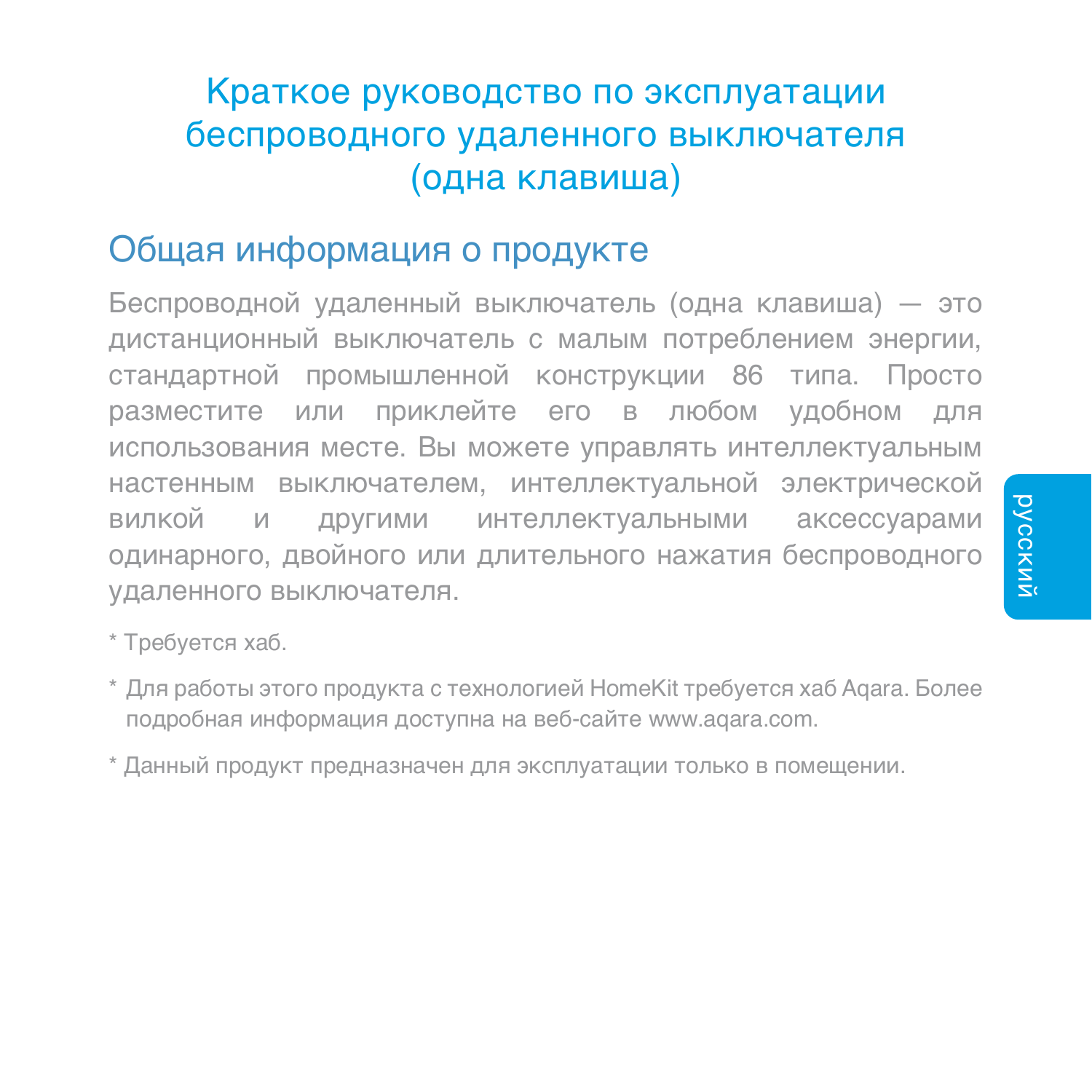

#### Кнопка

Длительное нажатие в течение 10 с: Переподключение Быстрое нажатие 5 раз: Проверка эффективной дальности действия

# Быстрая настройка

- Добавьте хаб к приложению согласно краткому руководству по 1. эксплуатации хаба.
- 2. Перед использованием следует удалить изоляционную проставку батареи.
- Откройте приложение, коснитесь «Home» (дом), затем 3. коснитесь «+» в верхнем правом углу для перехода на страницу «Add Device (Accessory)» (Добавить устройство (аксессуар)). Выберите «Wireless Remote Switch (Single Rocker)» (Беспроводной удаленный выключатель (одна клавиша)), и добавьте его согласно инструкциям.
	- \* В случае сбоя соединения аксессуар следует переместить ближе к хабу и повторить попытку.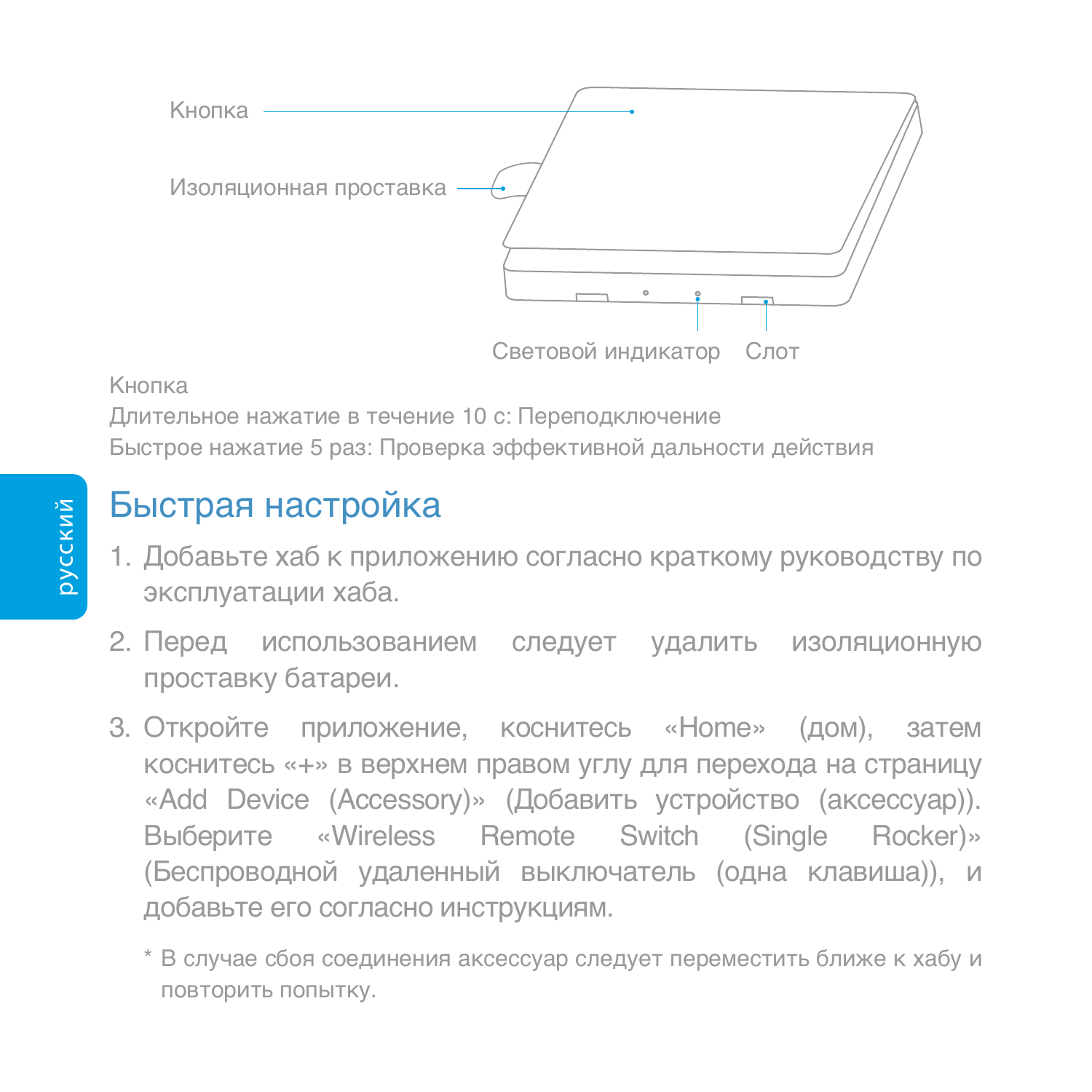## Установка

Проверка эффективной дальности действия: Сделайте 5 коротких нажатий в месте планируемого использования. Если хаб подает голосовые команды, то это означает, что аксессуар может эффективно обмениваться данными с хабом.

\* Для максимальной эффективности передачи сигналов избегайте металлических поверхностей вблизи устройств.

Вариант 1: Разместите его непосредственно в требуемом месте.



Вариант 2: Снимите ващитную пленку и приклейте непосредственно в требуемом месте.



\* Поверхность должна быть чистой и сухой.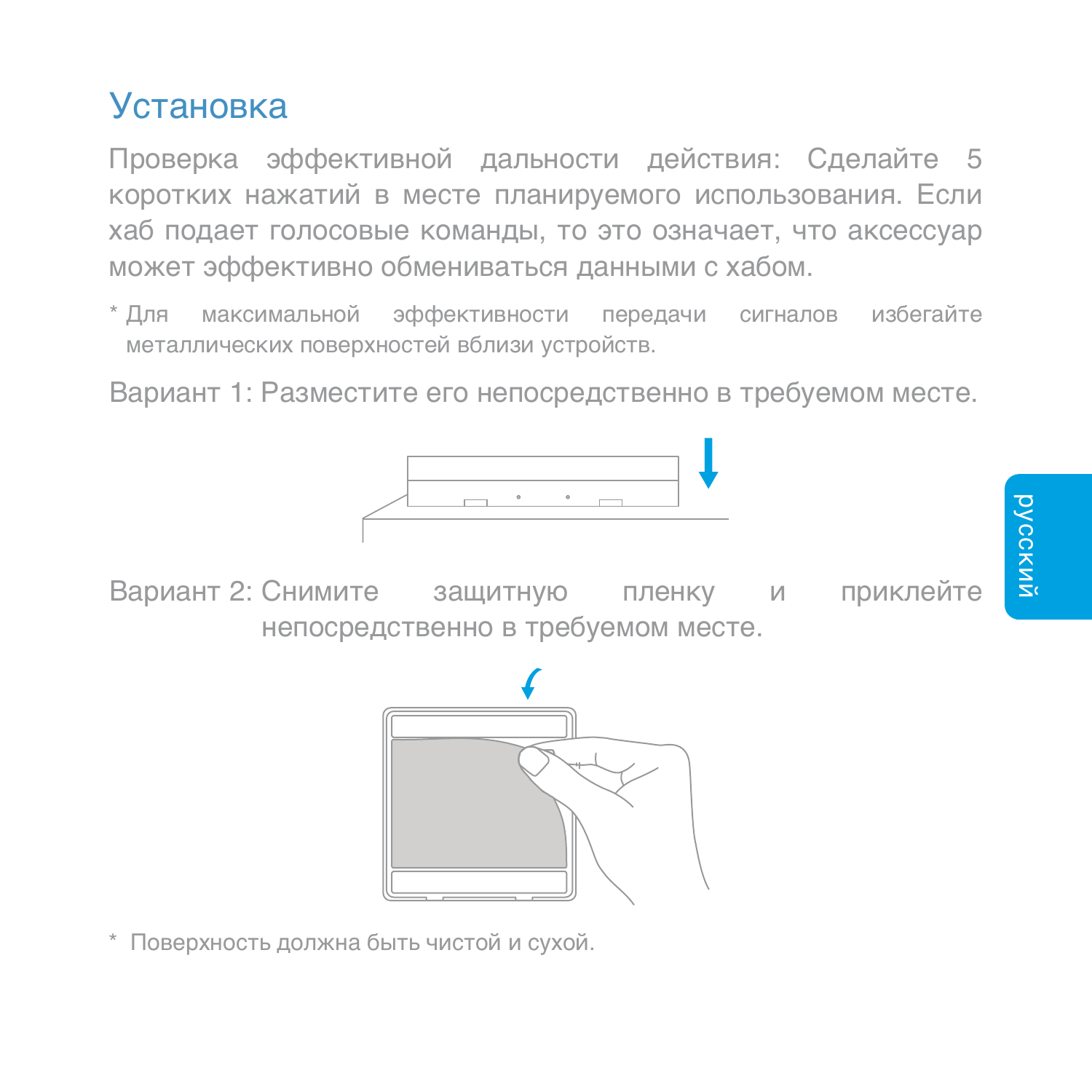Идентификация аксессуара: Откройте приложение, перейдите на страницу «Device List (Accessories)» (Список устройств (аксессуаров)). Сделайте 5 коротких нажатий кнопки. Если хаб подает голосовые инструкции и в приложении мигает соответствующий значок аксессуара, то это значит, что аксессуар идентифицирована.

\* Эта функция поддерживается только приложениями Aqara Home.

### Спецификации

Модель: WXKG03LM Габариты: 86 × 86 × 15,12 мм (3,39 × 3,39 × 0,60 дюймов) Протокол беспроводной передачи данных: Zigbee Батарея: CR2032 Температура эксплуатации: -5° – +50° C Диапазон рабочей влажности: 5 % – 95 % RH, без конденсации

Онлайн-служба поддержки: www.aqara.com/support Email: support@aqara.com Изготовитель: Lumi United Technology Co., Ltd. Адрес: 8th Floor, JinQi Wisdom Valley, No.1 Tangling Road, Liuxian Ave, Taoyuan Residential District, Nanshan District, Shenzhen, China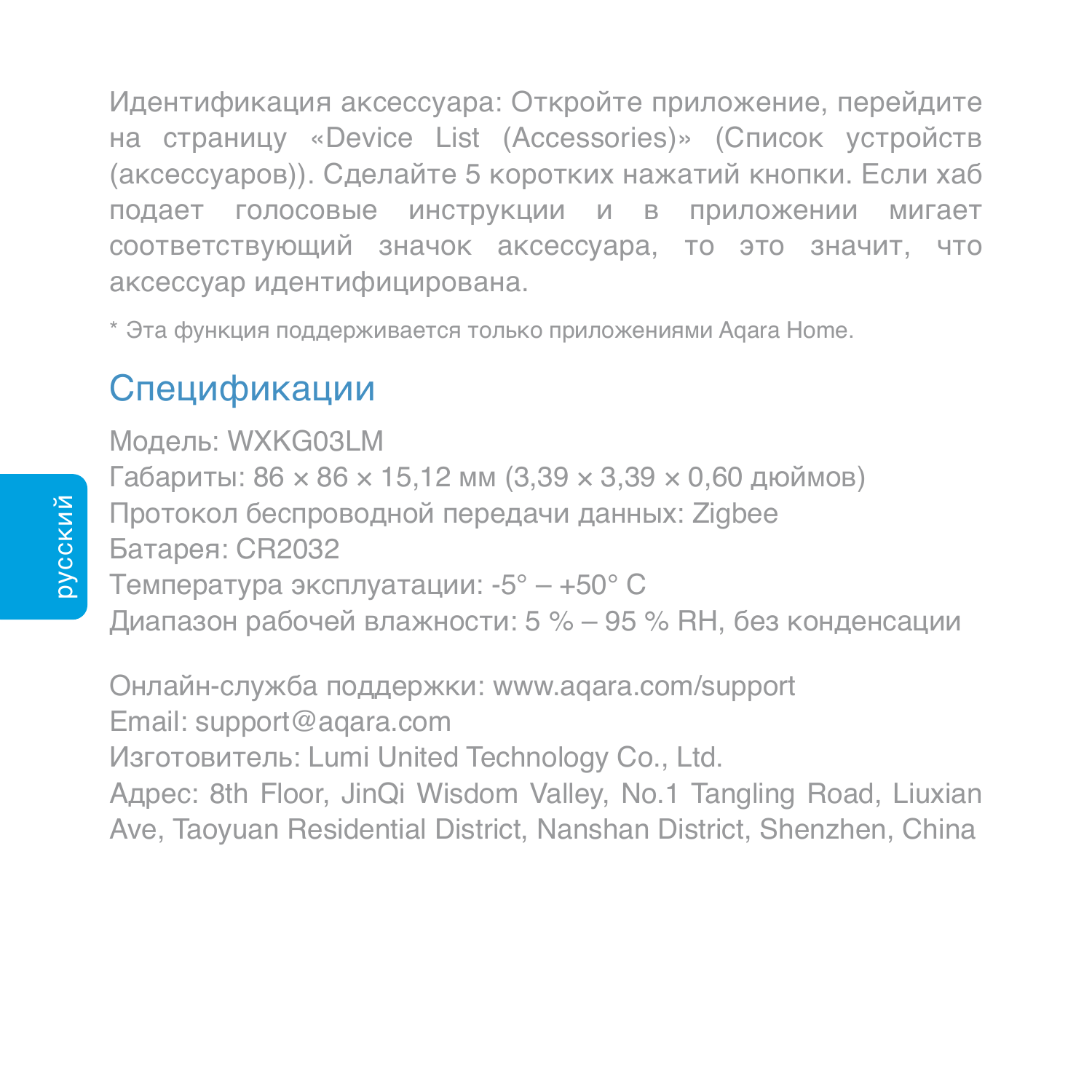## ワイヤレスリモートスイッチ (シングルロッカー) **クイックフタートガイド**

## 製品紹介

ワイヤレスリモートスイッチ (シングルロッカー)は低消費雷力を誇り、標 準の86タイプ工業設計を採用したリモート制御スイッチです。どこにでも、 使いたい場所へ配置するか、貼り付けるだけで済みます。ワイヤレスリモ ートスイッチを1回、2回、または長押しして、スマート壁スイッチ、スマート プラグ、その他のスマートアクセサリを制御できます。

\*ハブが必要となります。

\*本製品とHomeKit技術を組み合わせる場合、Agara Hubが必要となります。詳細は www.agara.comをご参照ください。

\*本製品は屋内専用です。



ボタン

10秒間押し続ける:再接続

5回短く押す:検出範囲のテスト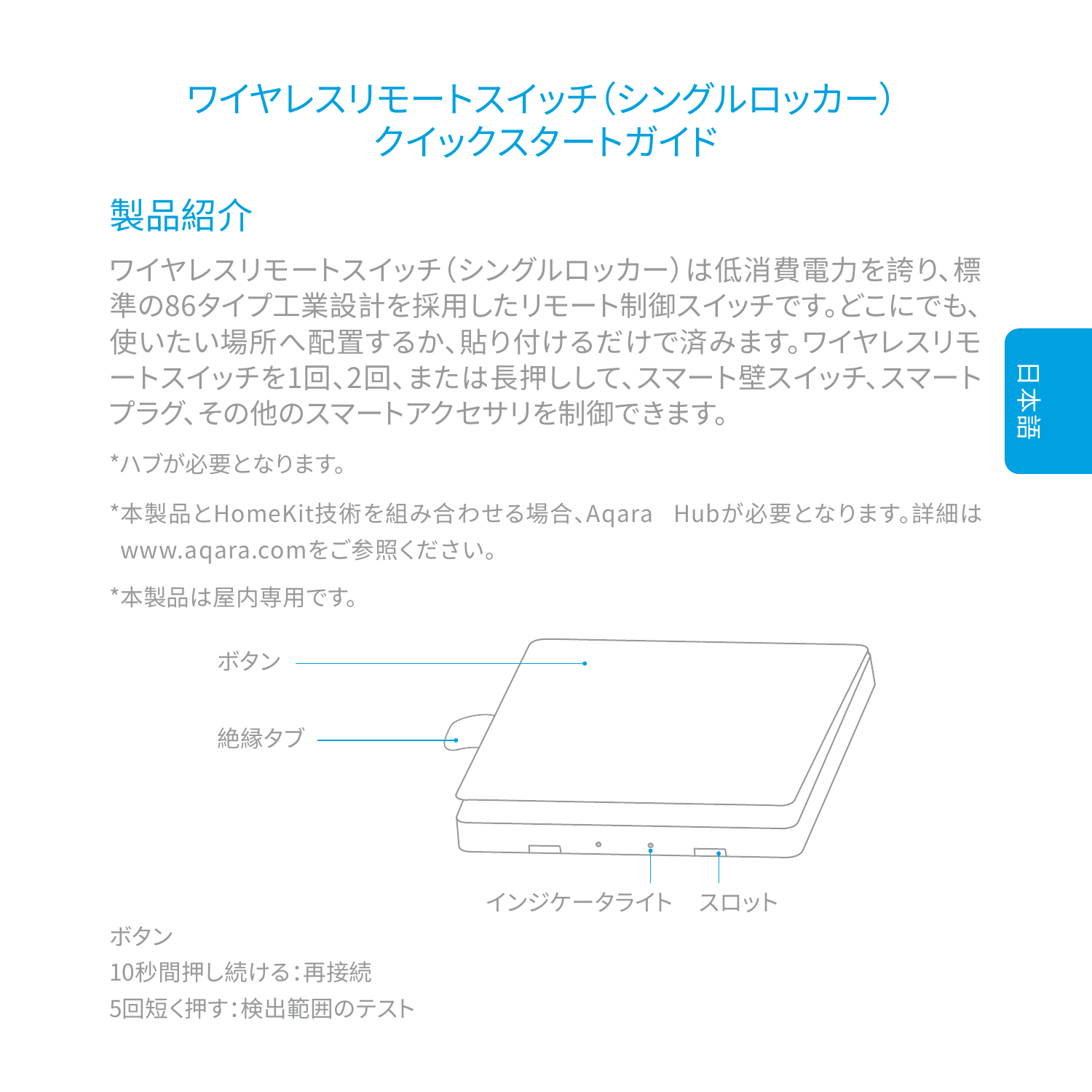# クイック設定

1.ハブのクイックスタートガイドに従い、ハブをアプリに追加してください。 2.使用前にバッテリーの絶縁タブを引き抜いてください。

3.アフリを開き、「Home」(ホーム)をタッフした俊、上石隅の「+」をタッフし て「Add Device (Accessory)」(テハイス(アクセサリ) を追加) ページへ 進みます。『Wireless Remote Switch (Single Rocker)』 (ワイヤレスリ モートスイッチ(シングルロッカー))を選び、指示に従い追加します。

\*接続がうまくいかない場合、アクセサリをハブに近づけて、再度お試しください。

# インストール

検出範囲のテスト:所望の位置にて、プッシュボタンを素早く5回押します。 ハブが音声プロンプトを流せば、アクセサリがハブと通信可能であること を示します。

\*信号強度を最大限に保つため、金属面は避けてください。

オプション1:所望の位置へ直接配置します。

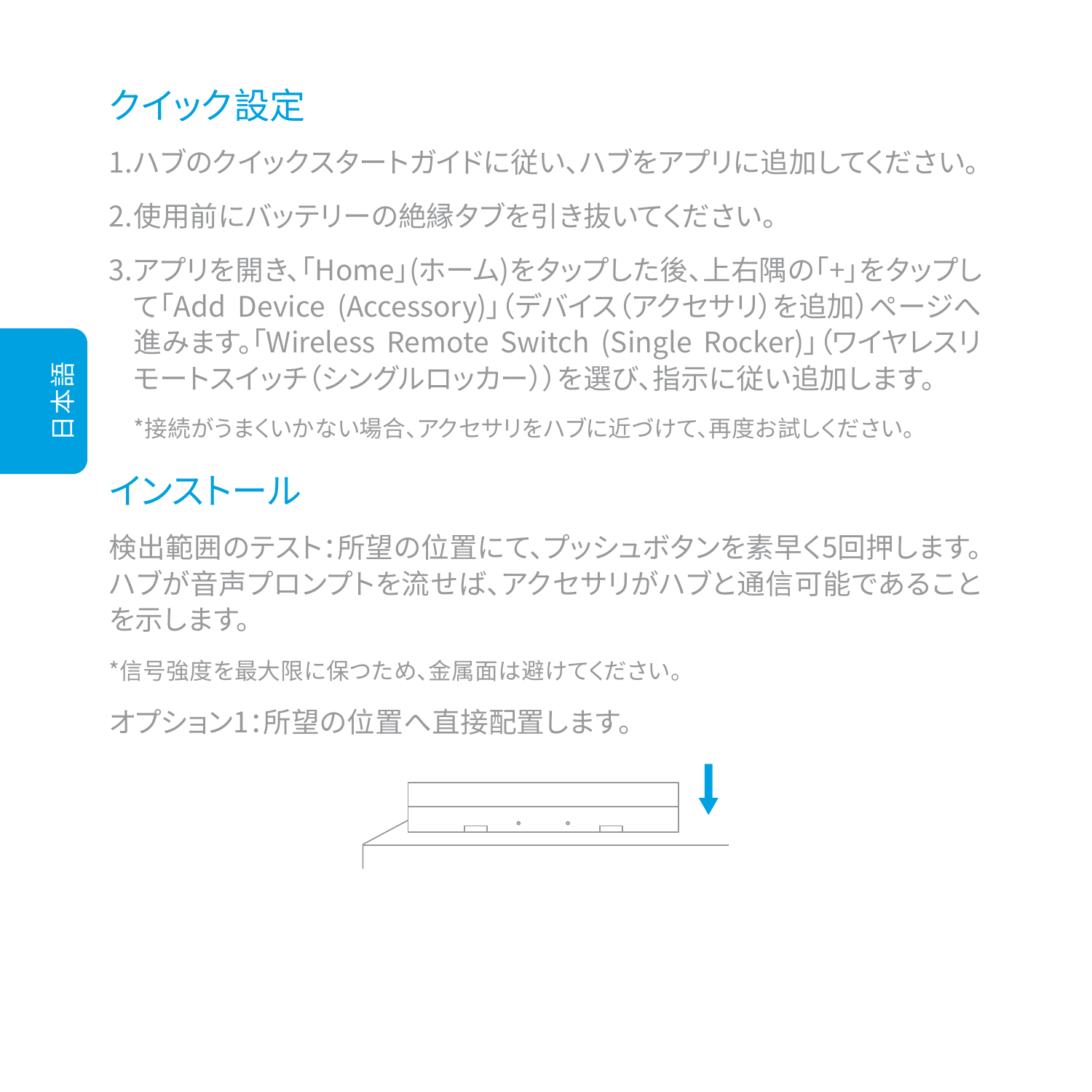オフション2:侏護ノイルムを外し、所望の場所へ且接貼り付けて固定しま  $\overline{g}_0$ 



\*乾燥した清潔な配置面を選んでください。

アクセサリの認識:アフリにて、「Device List (Accessories)」 (テハイス(ア クヤサリ)ー覧)ページへ進みます。所望の位置にて、プッシュボタンを素 早く5回押します。ハブが音声プロンプトを流してアプリ内の該当アクセサ りアイコンが点滅すれば、アクセサリが認識されたことを示します。

\*Agara Homeアプリのみがこの機能に対応しています。

# 什様

 $\pm\neq$  II. WYKG03LM 寸法:86×86×15.12mm(3.39×3.39×0.60in.) ワイヤレス通信規格: Zigbee バッテリー: CR2032 動作温度:-5℃~+50℃ 動作湿度:5%~95% RH、結露なきこと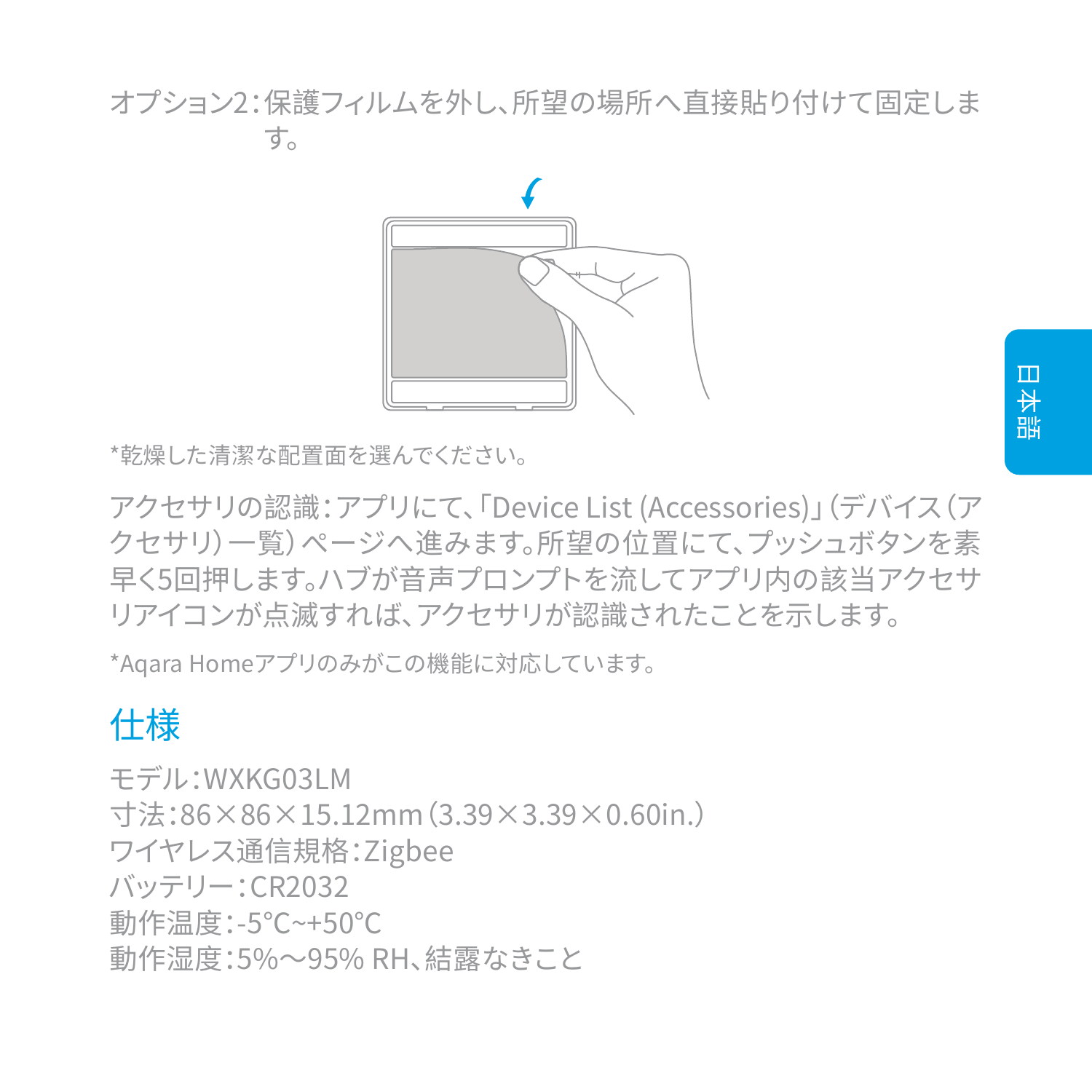ウェブサイト: www.agara.com/support アフターサービスEメール:support@aqara.com メーカー:深セン緑米聯創科技有限会社 住所:広東省深セン市南山区留仙大道塘嶺路1号金キ智谷ビル8階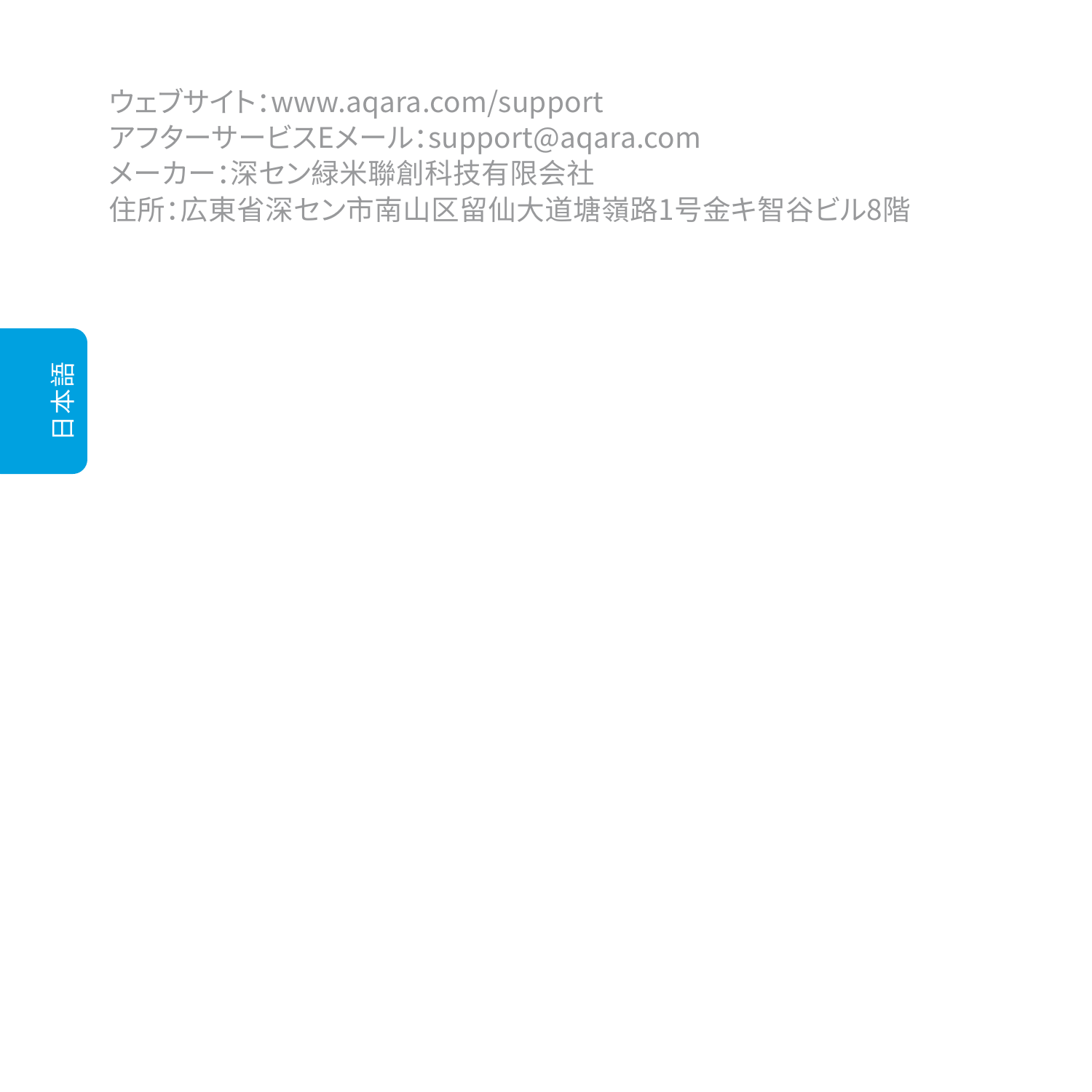#### 무선 리모트 스위치(싱글 로커) 퀵 설치 가이드

### 제품 소개

무선 리모트 스위치(싱글 로커)는 저에너지 소비 및 86 유형 산업 디자인의 원격 제어 스위치입니다. 사용할 곳 거의 어느 곳에나 단순히 놓거나 붙이면 됩니다. 무선 리모트 스위치를 한 번 누름, 두 번 연속 누름 또는 길게 누름으로 스마트 벽 스위치, 스마트 플러그 및 기타 스마트 액세서리들을 제어할 수 있습니다.

\* 허브 필요.

- \*Aqara 허브는 이 제품을 HomeKit 기술로 작동할 수 있게 하는데 필요합니다. 세부사항에 대해서는 www.aqara.com 사이트를 참조해 주십시오.
- \* 이 제품은 실내용입니다.



버튼

10초간 길게 누름: 재연결

빠르게 5회 누름: 유효 범위 테스트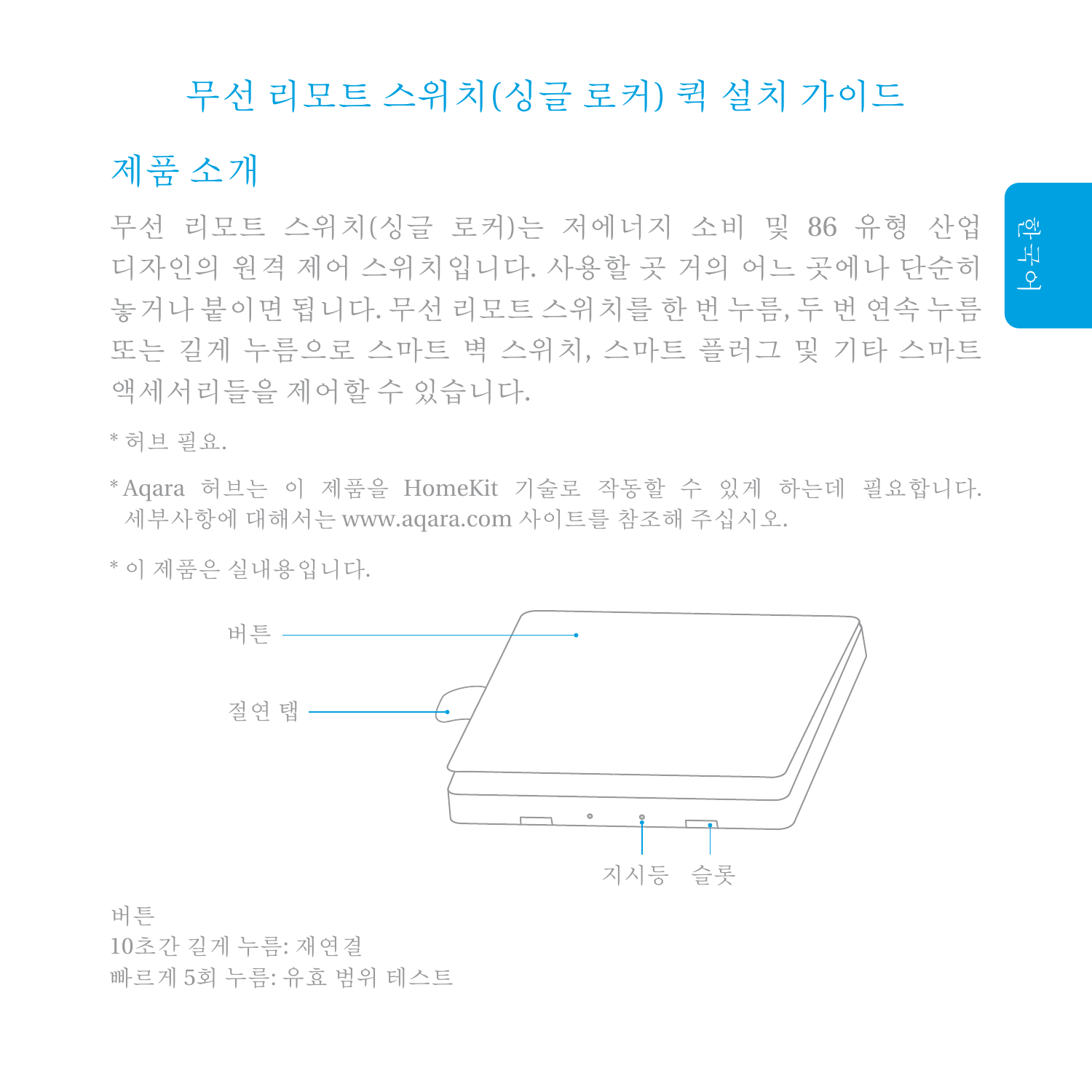### 빠른 설정

1. 허브 퀵 설치 가이드에 따라 허브를 앱에 추가해 주십시오.

2. 사용 전에 배터리 절연 탭을 제거해 주십시오.

- 3. 앱을 열고 "Home"(홈)을 탭한 다음에 오른쪽 상단 구석의 "+"를 탭하여 "Add Device (Accessory)"(장치 추가(액세서리))페이지로 들어갑니다. "Wireless Remote Switch (Single Rocker)"(무선 리모트 스위치(싱글 로커))를 선택하고, 지시에 따라 추가합니다.
	- \*연결이 되지 않는 경우, 액세서리를 허브에 더 가까이 이동시켜서 다시 시도해 주십시오.

### 설치

유효 범위 테스트: 원하는 위치에서 푸시 버튼을 빠르게 5회 누릅니다. 허브에 음성 프롬프트가 나타나는 경우, 액세서리가 허브와 유효하게 통신할 수 있다는 것을 나타냅니다.

\* 신호 강도를 극대화하려면 금속 표면에 놓지 마십시오.

옵션 1: 원하는 위치에 직접 놓습니다.

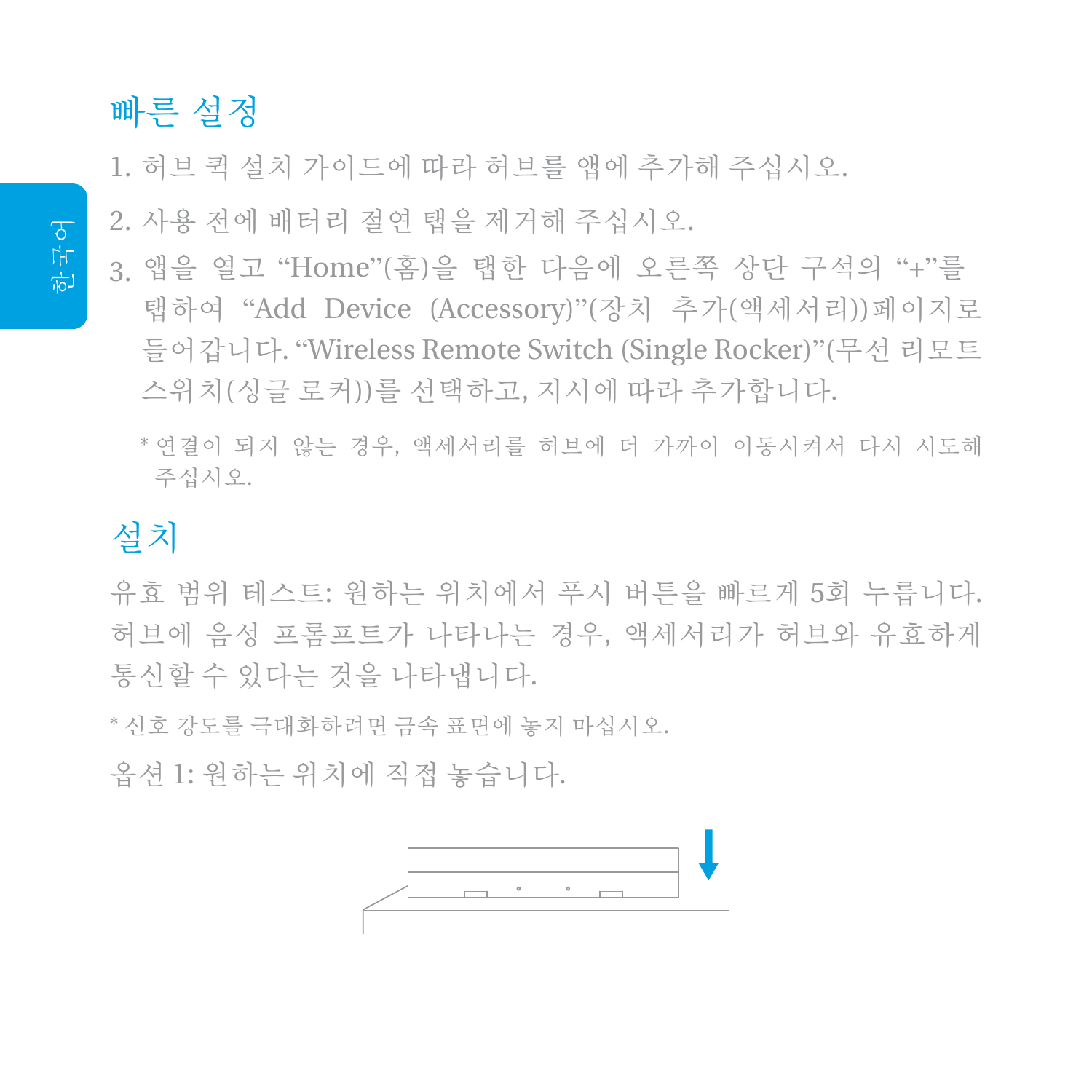옵션 2: 보호 필름을 제거하고 원하는 위치에 붙입니다.



\* 표면을 깨끗하고 건조된 상태로 유지합니다.

액세서리 식별: 앱을 열고 "Device List (Accessories)"(장치 목록(액세서리)) 페이지로 갑니다. 푸시 버튼을 빠르게 5회 누릅니다. 허브에 음성 프롬프트가 나타나고 앱 블링크에 관련 액세서리 아이콘이 나타나는 경우, 해당 액세서리가 식별되었다는 것을 나타냅니다.

\* Aqara 홈 앱만이 이 기능을 지원합니다.

### 사양

모델: WXKG03LM

치수: 86 × 86 × 15.12mm (3.39 × 3.39 × 0.60인치)

무선 프로토콜: Zigbee

배터리: CR2032

작동 온도: -5° – +50° C

작동 습도: 5% – 95% RH, 응축 없음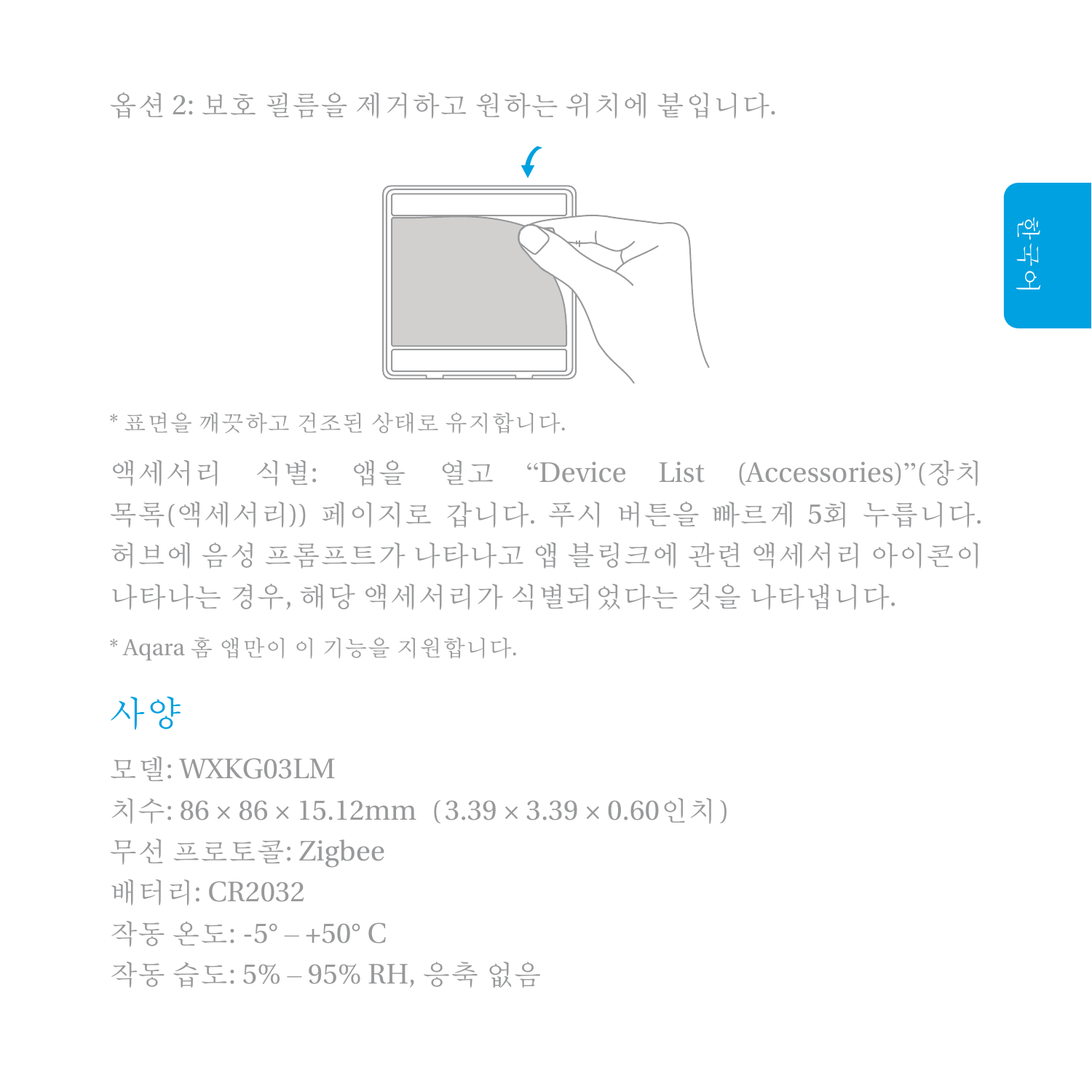사이트: www.aqara.com/support A/S 메일: support@aqara.com 제조업체: 심천루미온과학기술유한공사 주소: 광동성 심천시 남산구 류선대도 당령로 1번지 금기지곡빌딩 8 층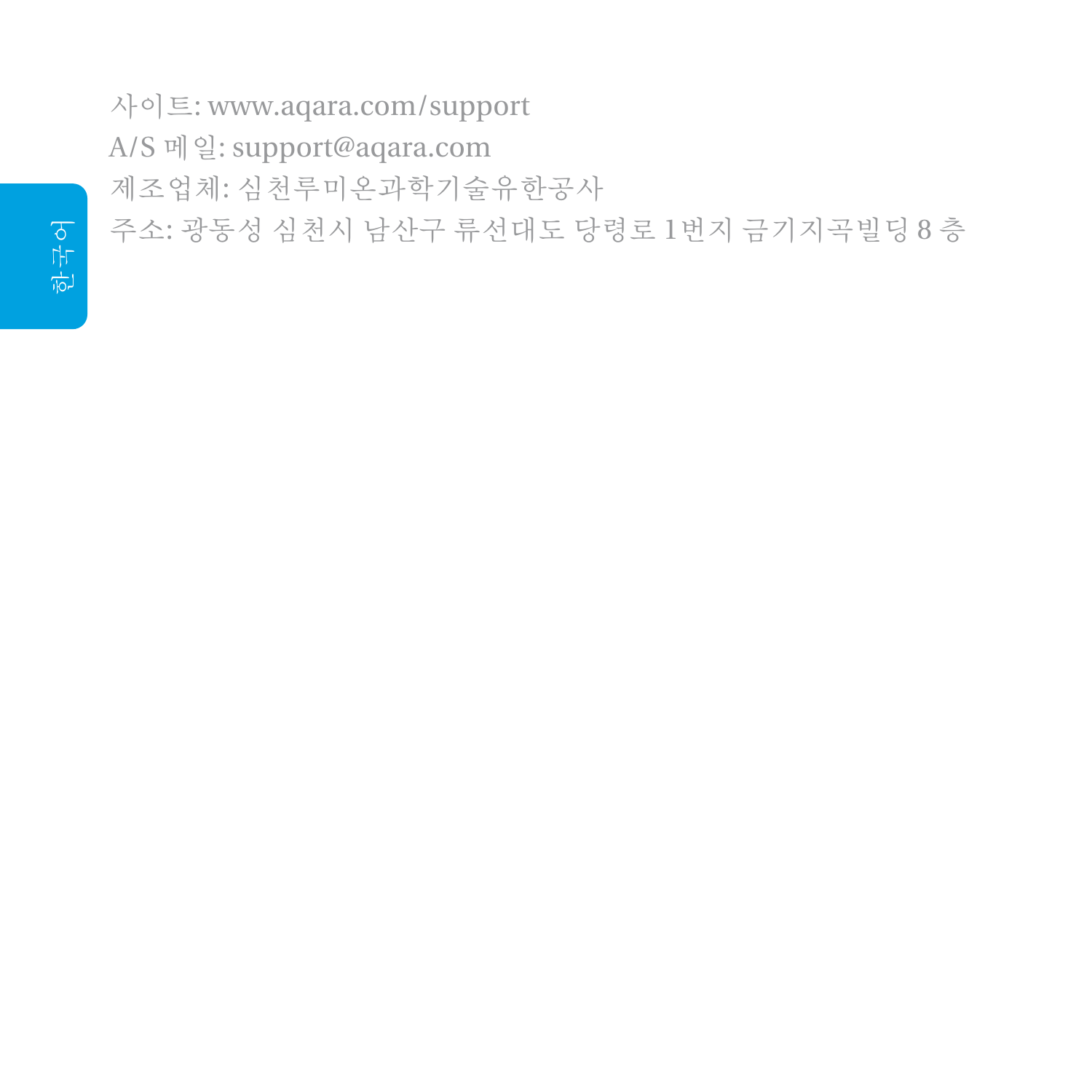#### FCC ID: 2AKIT-WXKG02LM

Federal Communications Commission (FCC) compliance statement

1. This device complies with Part 15 of the FCC Rules. Operation is subject to the following two conditions:

(1) This device may not cause harmful interference.

(2) This device must accept any interference received, including interference that may cause undesired operation.

2. Changes or modifications not expressly approved by the party responsible for compliance could void the user's authority to operate the equipment.

NOTE: This equipment has been tested and found to comply with the limits for a Class B digital device, pursuant to Part 15 of the FCC Rules. These limits are designed to provide reasonable protection against harmful interference in a residential installation.

This equipment generates uses and can radiate radio frequency energy and, if not installed and used in accordance with the instructions, may cause harmful interference to radio communications.

However, there is no guarantee that interference will not occur in a particular installation. If this equipment does cause harmful interference to radio or television reception, which can be determined by turning the equipment off and on, the user is encouraged to try to correct the interference by one or more of the following measures: -Reorient or relocate the receiving antenna.

-Increase the separation between the equipment and receiver.

-Connect the equipment into an outlet on a circuit different from that to which the receiver is connected.

-Consult the dealer or an experienced radio/TV technician for help.

FCC Radiation Exposure Statement

This equipment complies with FCC radiation exposure limits set forth for an uncontrolled environment. This equipment should be installed and operated with minimum distance 20cm between the radiator & your body.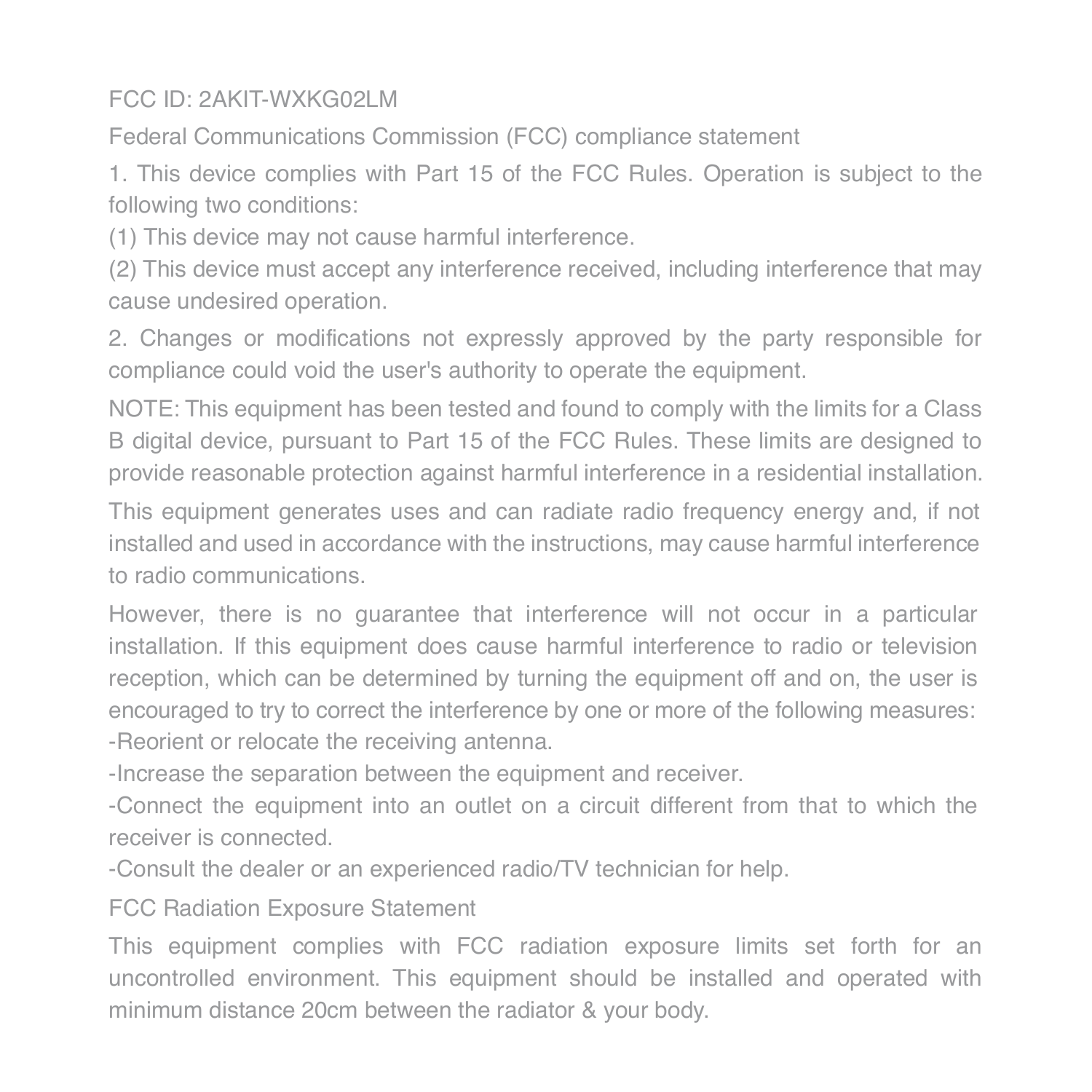#### IC: 22635-WXKG02LM

#### IC NOTICE TO CANADIAN USERS

This device complies with Industry Canada license‐exempt RSS standard(s). Operation is subject to the following two conditions: (1) This device may not cause interference, and (2) This device must accept any interference, including interference that may cause undesired operation of the device. This device complies with RSS‐247 of Industry Canada. Operation is subject to the condition that this device does not cause harmful interference. This Class B digital apparatus complies with Canadian ICES‐003 (Cet appareil numérique de la Classe B conforme à la norme NMB‐003 du Canada).

This equipment complies with IC radiation exposure limits set forth for an uncontrolled environment. This equipment should be installed and operated with minimum distance of 20 cm between the radiator and your body. This transmitter must not be co-located or operating in conjunction with any other antenna or transmitter.

Le présent appareil est conforme aux CNR d'Industrie Canada applicables aux appareils radio exempts de licence. L'exploitation est autorisée aux deux conditions suivantes: (1) l'appareil ne doit pas produire de brouillage, et (2) l'utilisateur de l'appareil doit accepter tout brouillage radioélectrique subi, même si le brouillage est susceptible d'en compromettre le fonctionnement.

Cet équipement est conforme aux limites IC d'exposition aux radiations définies pour un environnement non contrôlé. Cet équipement doit être installé et utilisé avec une distance minimale de 20 cm entre le radiateur et votre corps. Cet émetteur ne doit pas être situé ou opérant en conjonction avec une autre antenne ou émetteur.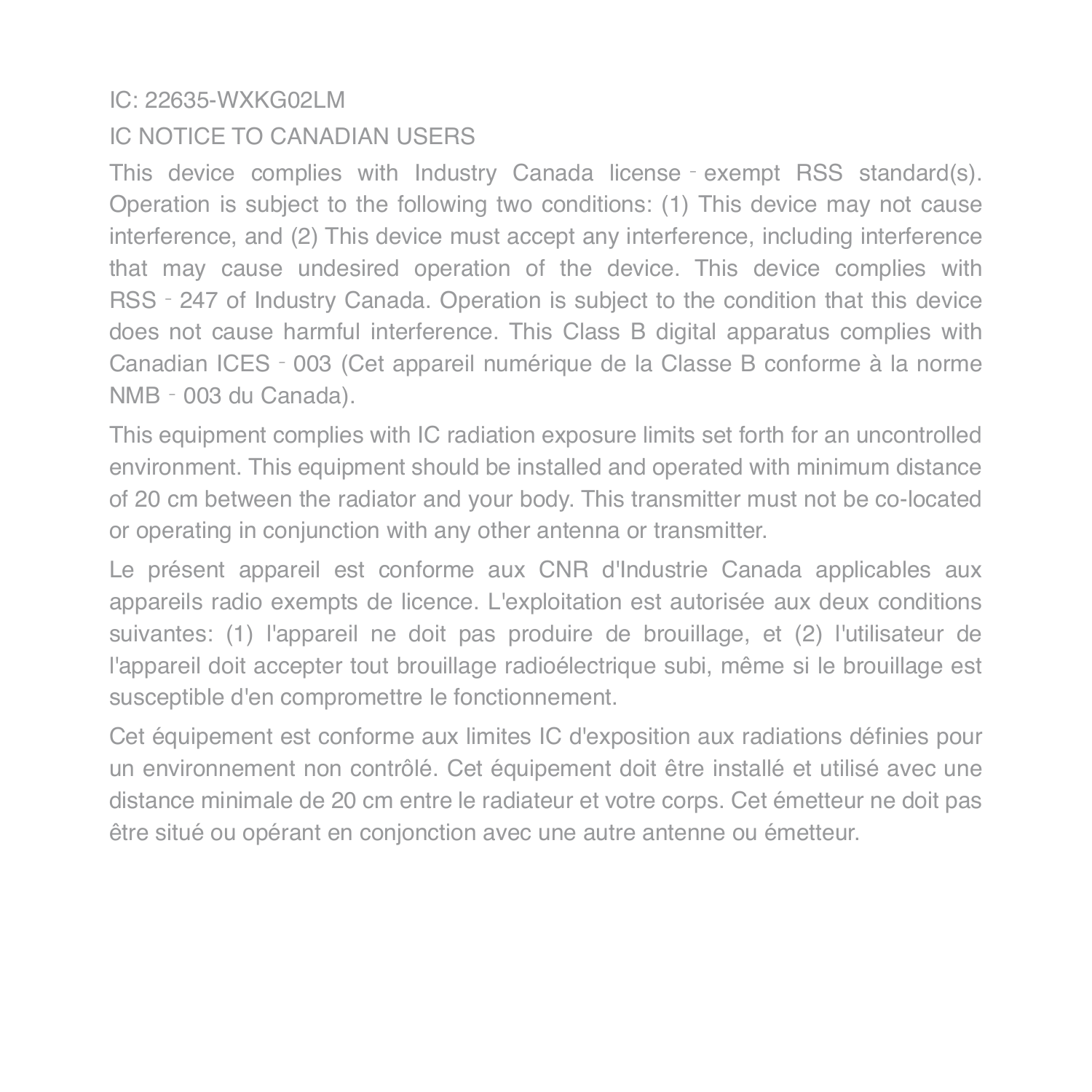Hereby, LUMI UNITED TECHNOLOGY CO., LTD declares that the Radio Equipment type is in compliance with RED 2014/53/EU. The full text of the EU Declaration of Conformity is available at the following internet address: www.lumiunited.com/DoC.

This product can be used across EU member states.



Complies with the European Union's Restriction of Hazardous Substances Directive which protects the environment by restricting specific hazardous materials and products.



CAUTION: RISK OF EXPLOSION IF BATTERY IS REPLACED BY AN INCORRECT TYPE.

DISPOSE OF USED BATTERIES ACCORDING TO THE INSTRUCTIONS.

RECYCLING. This product bears the selective sorting symbol for Waste electrical and electronic equipment (WEEE). This means that this product must be handled pursuant to European directive 2012/19/EU in order to be recycled or dismantled to minimize its impact on the environment.

Symbol for "ENVIRONMENT PROTECTION – Waste electrical products should not be disposed of with household waste. Please recycle where facilities exist. Check with your local Authority or retailer for recycling advice".



Symbol on the product or on its packaging indicates that this product may not be treated as household waste. Instead it shall be handed over to the applicable collection point for the recycling of electrical and electronic equipment.